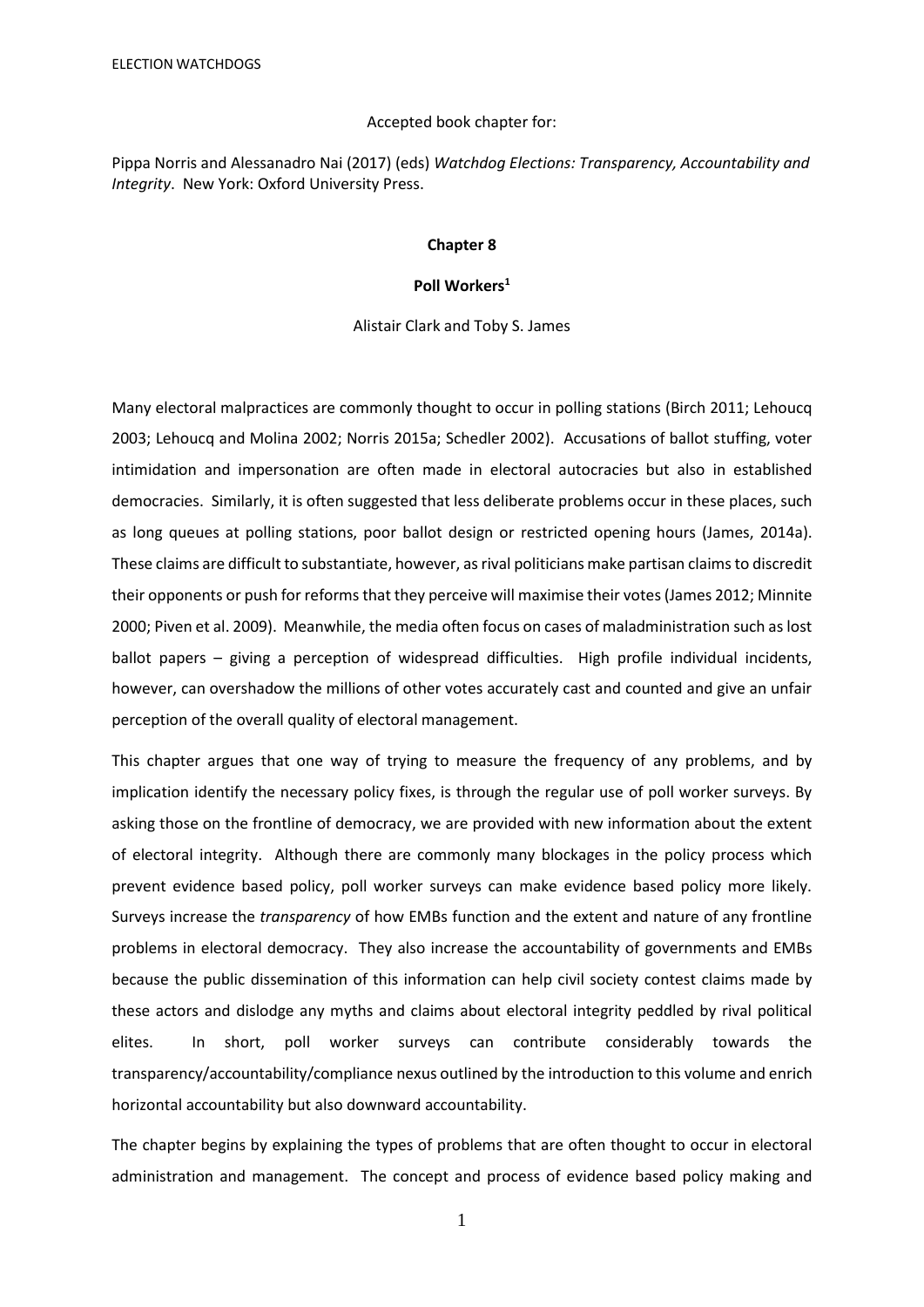policy blockages are introduced and the case made for poll worker surveys as an instrument to encourage evidence based policy. Hypotheses are derived about the expected performance of British electoral administration based on our existing knowledge. The methods and results are then described. The first-ever non-US poll worker survey was undertaken in Britain at the 2015 general election. The poll worker survey (n=1,321) reveals this aspect of British elections to be in generally good health and contradicts the existing literature in a number of ways. Our sample suggests that British poll workers, unlike their US counterparts, tend to be experienced at working in the electoral process and are drawn from a commonly re-used pool. They generally thought that their training was of appropriate length, interesting and of practical use for the day. Problems do occur, however. These include: suspicions about electoral fraud, doubts about the identity of the electors, inappropriate behaviour from party officials, electors being turned away and queues at polling stations. It is argued that the findings from this and other poll worker surveys can be used to 'feedback' into the recruitment of poll-workers, those concerned about the quality of oversight in a localised system of electoral management, and it has implications for the design of electoral laws in Britain.

## **Common Defects in Election Administration and Management**

Studies that seek to assess the quality of elections in established democracies have usually focused on electoral systems, franchise legislation, and party finance. There has been a growth of studies, however, that seek to establish whether electoral integrity is compromised by problems in electoral administration and management. Electoral administration refers to the 'administrative systems through which the electoral register is compiled, and votes are cast and counted' (James 2010, 369). A primary focus, going back to Wolfinger and Rosenstone's study of *Who Votes* (1980) was how the voting and registration processes used for elections can shape turnout, confidence in elections and possibly who wins. Worldwide, there are variations in how citizens cast their vote, the deadline by which they need to register and how they register, for example (Massicotte et al. 2004). Procedures have since been categorised as either being *expansive* in so far as they commonly increase electoral participation or *restrictive* in so far as they commonly reduce levels of participation (James 2012, 25- 61). Electoral management, meanwhile, focusses on the systems for managing staff and resources within electoral management boards. The use of performance standards, audits and sufficient funding, for example, have been demonstrated to improve the quality of elections (Clark 2014; 2015; 2016; James 2014a; Alvarez, Atkeson, Hall 2012a ;2012b).

Three forms of electoral malpractice are commonly claimed to be present in electoral administration and management in democracies. The first is that integrity of the polling and registration process is undermined by *cases of and opportunities for electoral fraud* by citizens or party agents*.* Using a legalistic definition of electoral integrity, scholars have focussed on how electoral laws have been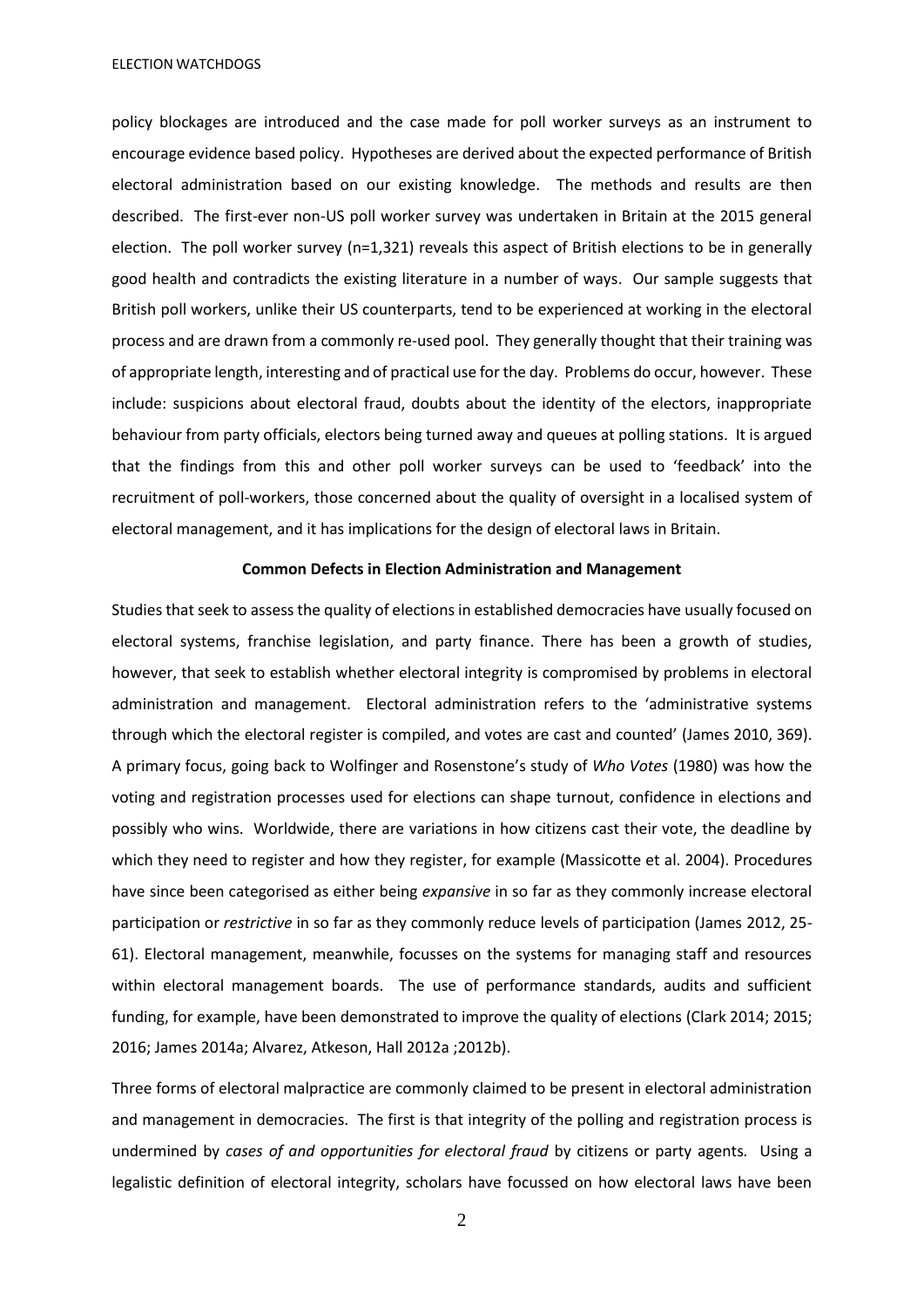broken by, for example, stuffing ballot boxes, personation in the polling station or casting bogus postal votes. Some studies have sought to estimate or measure the number times electoral laws are broken (Ahlquist et al. 2014; Christensen and Schultz 2014), while others, noting the difficulty in measuring cases of electoral fraud, have argued that particular voting procedures, that are enshrined in national laws, undermine electoral integrity by having an insufficient security provisions (Lehoucq 2003). In response to this, some advocate increased security provisions, such as voter identification requirements, removing convenience voting provisions such as mail-in ballots or asking citizens or the use of election monitors (Fund 2008; Sobolewska et al. 2015; Kelley 2012). Critics, however, argue that actual cases of electoral fraud are few and far between and do not warrant the type of policies prescribed (Minnite 2010; Levitt 2014) and data from the perceptions of electoral integrity index suggest that this is not the most serious issue in most countries (Norris et al. 2015b). Restrictive procedures are therefore commonly thought to be unnecessary.

A second problem is that voting and registration procedures can provide *bureaucratic hurdles for participation*. The classic rational choice institutionalist claim is that voter participation will be higher when the logistical costs of balloting are lower. Researchers therefore often prescribe more convenient or expansive voting procedures to maximise electoral participation. These might include postal voting, election-day registration, public holidays on Election Day or remote electronic voting. Restrictive procedures such as voter identification, biometric voter identification or early registration deadlines should be discouraged because they will lead to a reduction in democratic participation (Hall 2013; James 2010; 2012; Wang 2012).

A third group of problems commonly identified are concerns about *failures of electoral management and poor organisational performance* (James 2014a) – such as errors made by returning officers and by election officials in the management of the polling process. These are not necessarily the consequence of deliberate partisan efforts to alter the result of the election. Instead, they might result from human error, under–resourcing or poor performance management systems and/or leadership (James 2013; 2014a; 2016; forthcoming; Clark 2014; 2015; 2016). Although there are many *examples* of maladministration it is often unclear how systematic these problems are.

## **The Promise of Evidence-Based Policy**

How can problems with electoral administration be diagnosed and addressed? One approach is through the comprehensive collection, public availability and assessment of evidence. This can lead to greater knowledge about the extent and nature of the problems which can inform the appropriate selection of policies. This optimistic view of evidence based policy-making has been long desired. It is informed by the enlightenment and a rationalist approach to policy making (Howlett 2009;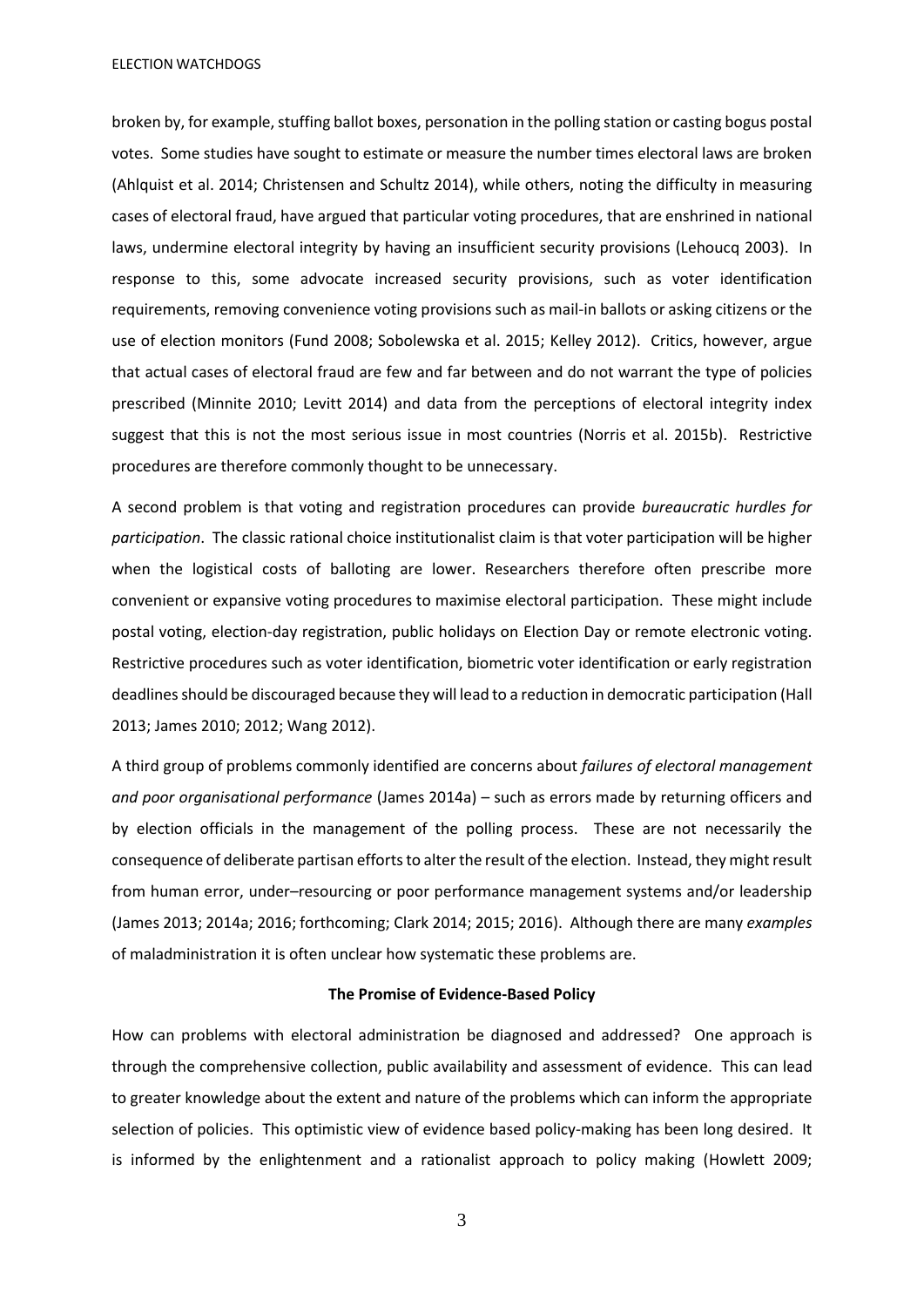Sanderson 2002; Turnpenny et al. 2009). Politicians have also expressed a concern for policies to be more evidence based – with the Blair governments in the UK, for example, expressing the view that 'what matters is what works' (Parsons 2002).

The prospects of evidence based policy have been well-criticised. Post-positivists have widely questioned the modernist assumptions of making scientific progress. Evidence based policy, critics argue, is also politically naïve. Furthermore, human agency means that we actors are reflective, strategic and may change their behaviour in the light of 'evidence'. However, researchers from the realist tradition argue that although the world is partially socially constructed, social constructions have real causes and these causal processes can be the subject of study (Coles 2004; Pawson 2005). The prospects of evidence-based policy can also be considered if the multiple factors that affect policy outcomes are identified (as we do below). A form of evidence-based policy is therefore possible (Pawson 2005) and it can therefore improve both the accountability of government effectiveness and the substance of policy outcomes (Sanderson 2002, 3).

Deploying a simple five stage approach to the policy process, it is argued here that the use of poll worker surveys can contribute towards change in electoral policy and better electoral integrity outcomes (figure 1). Governments, electoral management boards and multinational agencies often claim to deal with the problems with elections identified above based on evidence and 'best practice' yet it is often less clear how 'best practice' has been identified and whether it has really been adopted (Norris 2015b). Poll worker surveys act as a useful policy instrument for helping to achieve evidencebased policy.

#### *What is a poll worker survey?*

A poll worker survey involves asking those electoral officials working in polling stations on the day of the election about their experiences. Following the 2000 US Presidential election the focus of research switched from voting technologies to the humans involved in implementing elections (Hall et al. 2007, 647). A small but growing number of US research projects have therefore undertaken poll worker surveys to identify who poll workers are, what motivates them to serve and affects their enjoyment, whether they have the appropriate skills with technology to work on election day and how effective training schemes are for poll workers are (Alvarez, Atkeson, and Hall 2007a; Alvarez, Atkeson, and Hall 2007b; Glaser et al. 2007; Mac Donald and Glaser 2007; Mockabee, Monson, and Patterson 2009; Senecal 2007). Yet a review of the literature on poll workers concluded that more research was needed (Burden and Milyo 2015). Moreover, this literature remains American in orientation. This method or these empirical questions have not been explored outside of the US and certainly not in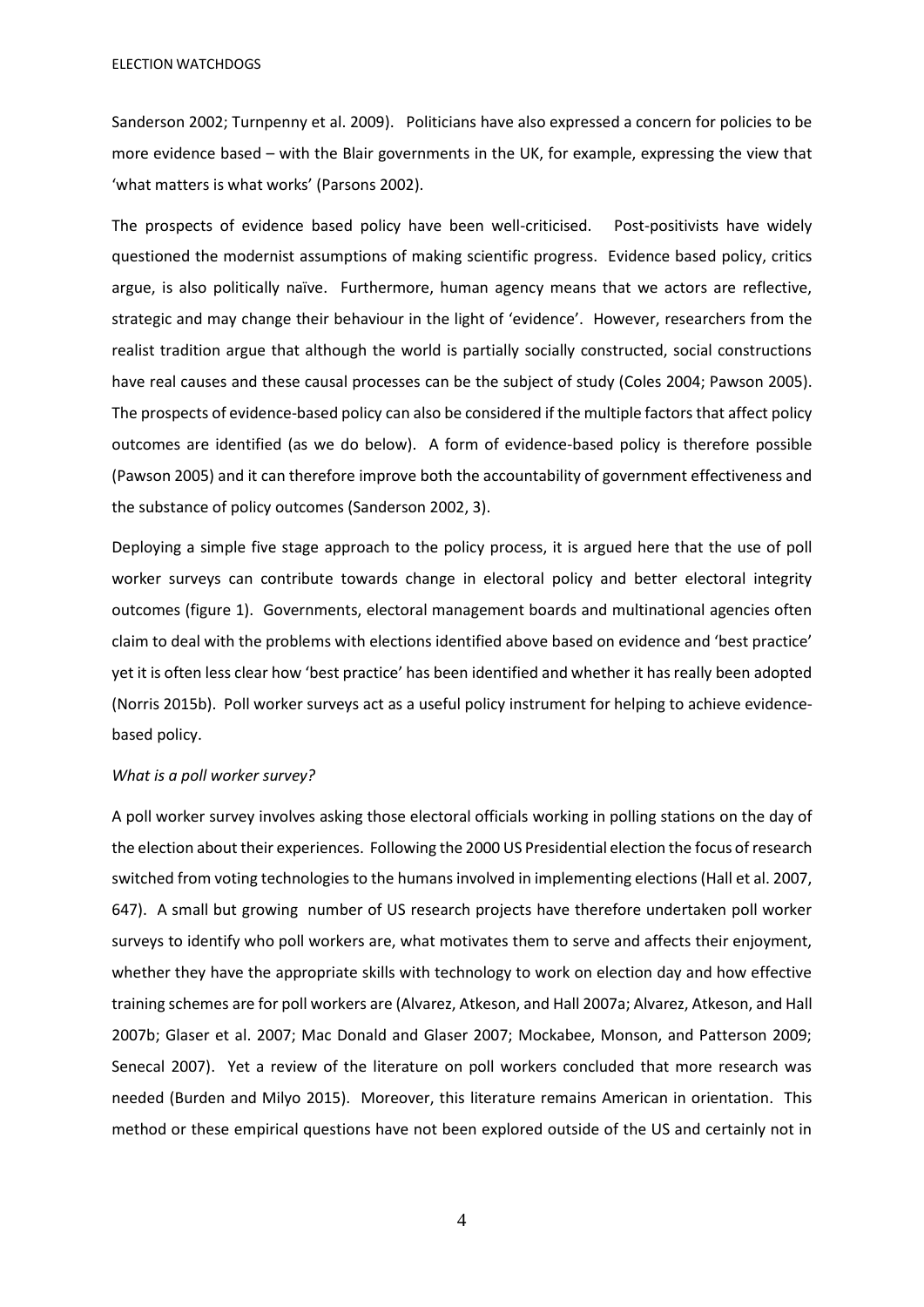the UK. Nor do electoral management boards routinely publish data on the demographic profiles or views of their poll workers.

A focus on poll workers' experience is especially important because research has highlighted how this has been a problematic point in the implementation of elections (for example, see: Atkeson et al. 2010). There are also good theoretical reasons for undertaking poll worker surveys. Recent work on electoral management has drawn from public management theorists who have long argued that such front-line workers are an important focus of study. James (2014b) has argued that scholars should mine the knowledge and experience of electoral officials as a useful way of establishing the integrity of the electoral process and the suitability of the voting technologies. This follows theories of bottomup implementation which argue that governmental projects, such as elections, can appear to be well designed from above, but can be flawed on the ground if policy-makers do not consider the unique perspectives that front-line workers have (Sabatier 1986; Pressman and Wildavsky 1973). According to Lipsky they constitute 'street-level bureaucrats' who have the opportunity to make and remake policy (Lipsky 1980). Meanwhile, Durose (2009) argues that such workers have 'local knowledge' which, citing Yanow, consists of: 'a kind of non-verbal knowing that evolves from seeing, interacting with someone (or some place or something) over time' (Yanow 2004, 12). This makes them uniquely positioned to understand the effects of different voting processes and problems with the functioning of elections.

## *Poll Worker Surveys as Triggers for Change*

Having collected the information (stage 1 in figure 1) it needs to be disseminated (stage 2). Both the survey findings and the data can be disseminated informally or formally (such as to structured committees) within EMBs, the government, other government agencies, political parties, pressure groups and academics. They can also be made available to the public via the media or deposited online.

Yet, providing information is not enough. There is no guarantee that survey information will influence the decision-making process because of a number of well-known policy blockages (stage 3). The government and political parties may consider that the survey findings or the policy proposals that may follow from them will adversely affect their electoral prospects (James 2012). There might be resistance to change from within the civil service because of disinterest (Wright et al. 2013) or budget maximisation (Dunleavy 1991), cultural resistance or limits on the availability of resources (Clark 2014; 2016).However, in spite of this, the provision of poll worker information can influence policy by acting as a resource for civil society to hold governments to account (Gerken 2009; James 2015; forthcoming)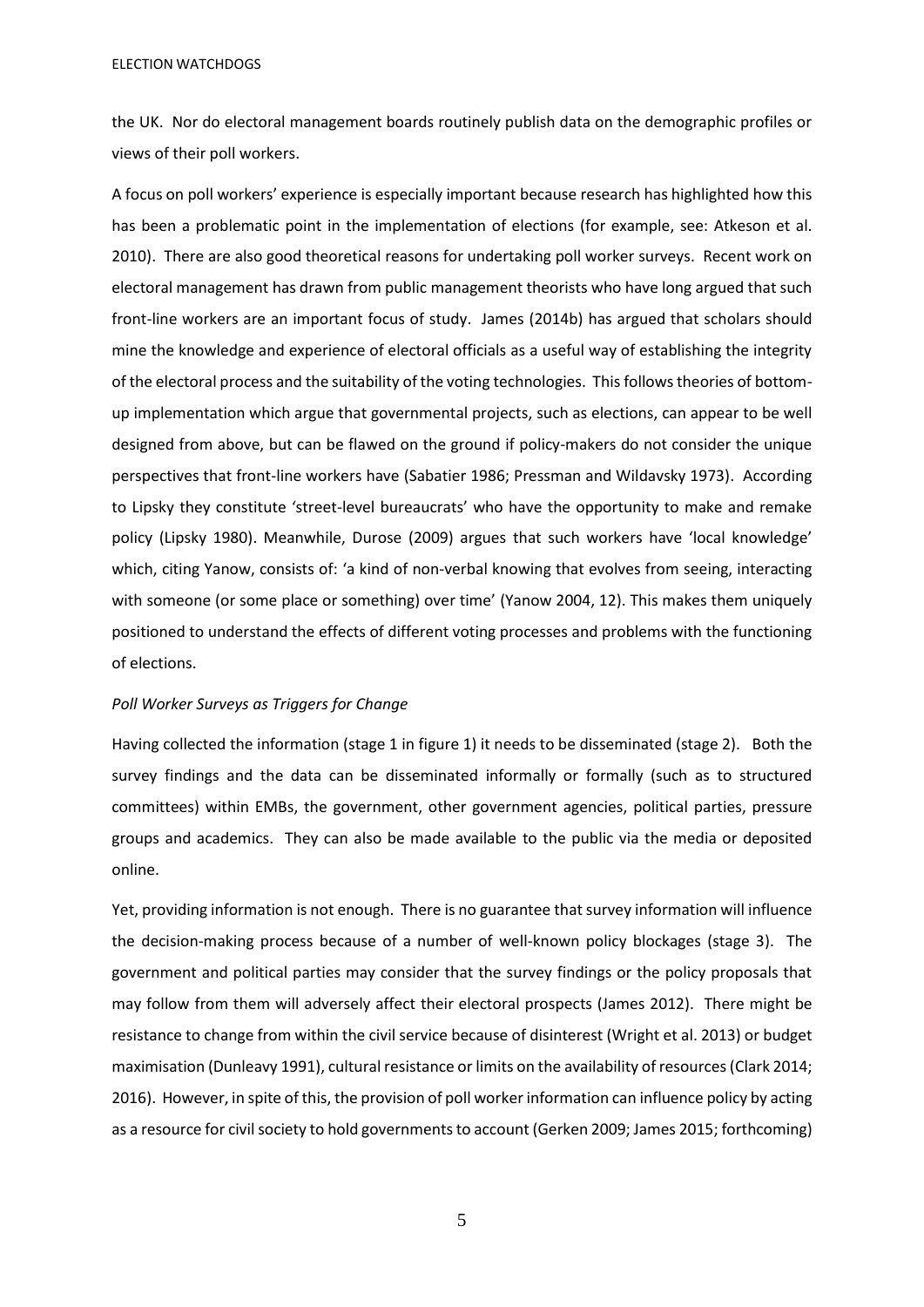A poll worker survey may influence the decision making of a number of actors (stage 4). It should provide an EMB with greater performance information which will allow it to address problems of adverse selection in the recruitment process. Derived from principal-agent theory, this is the problem whereby the principal (EMB) is unsure whether they have appointed agents (poll workers) of sufficient quality (Alvarez and Hall 2006). It also provides important information about the quality of elections on the ground. This information about the quality of elections is also of use for government, who may use it to introduce measures to offset difficulties. It also provides them with important information about the performance of the EMB. For civil society, opposition parties and the public then the key findings of poll worker surveys can help them to hold EMBs and governments to account. Key information about the performance of the electoral institutions and the implementation systems for running elections can be used to propose alternative policies, champion change and criticise government policy (Gerken 2009; James 2015) (stage 4). Electoral integrity outcomes are then at least partially a product of these institutions and practices(stage 5), which can then be subject of evaluation again (stage 1).

In short, the policy blockages may therefore prevent poll worker surveys having a direct outcome on electoral policy. However, they can indirectly lead to changes in electoral laws and management practices to improve the quality of the electoral process (stage 5).

### *[Insert Figure 1 around here]*

### **Hypotheses**

On the basis of the comparative literature discussed so far, and the specific literature on Britain discussed next, it is possible to develop five hypotheses about the type and extent of the of the problems likely to be experienced in the polling process in Britain. These hypotheses collectively embody a critical view that electoral integrity is commonly undermined at the polling place in older advanced democracies such as Britain.

*H1: Electoral fraud and intimidation at the polling station is widespread.* Britain has a relatively relaxed system of voter verification at the poll which only requires voters to state their name and address (Alvarez, Bailey and Katz 2008). It also (at the time at which this research was conducted) had a system of household registration in which one person can add names to the electoral register. Both of these have been criticised. A judge presiding over high profile cases of electoral fraud in Birmingham an elections judge declared that the levels of fraud would 'disgrace a banana republic' (Mawrey 2005).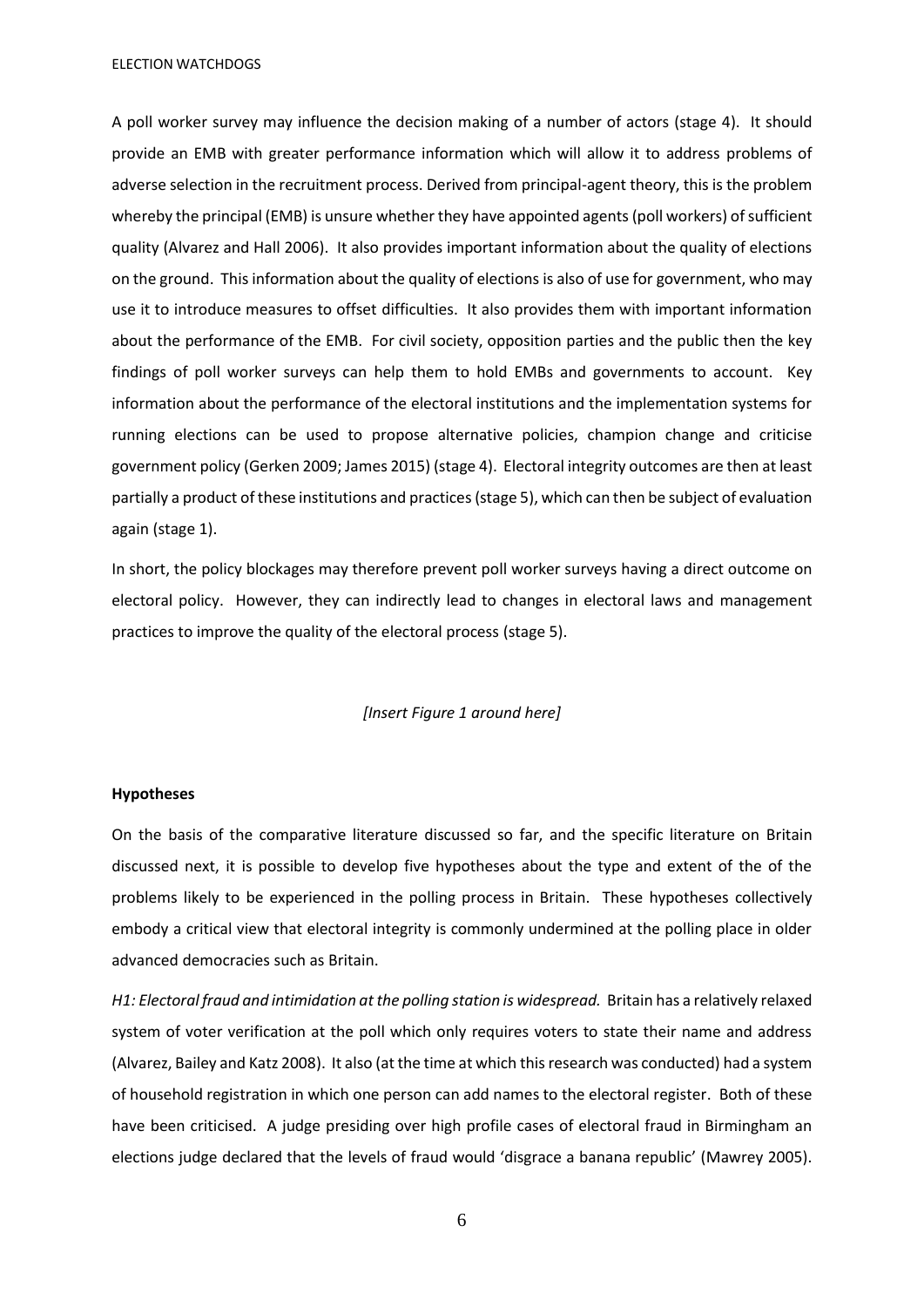The voter registration system was previously described by international observers as 'childishly simple to defraud' (Council of Europe 2008). One further form of electoral malpractice is the intimidation of voters by party officials. There are tight requirements on where party officials can stand and behave at the polling station (Law Commission, Scottish Law Commission, and Northern Ireland Law Commission 2014) but the intimidation of voters during the polling process was a key issue raised by the judge presiding over the 2014 Tower Hamlets case (Mawrey 2015). We might therefore expect there to be problems such as attempts at personation and voter intimidation.

*H2: Bureaucratic hurdles prevent voting.*Although there are no ID requirements and registration was done on a household basis, other voting and registration procedures are restrictive*.* Citizens are required to vote in person at a specific polling station close to their home, unless they request a postal or proxy vote in advance. They cannot therefore vote at an alternative location close to their work or somewhere else more convenient. In the run-up to the 2015 general election concerns were also raised about the implementation of individual electoral registration (James 2014b). This was the first contest at which newly registering citizens would have to do individually and provide a national insurance number before their name was added to the electoral register. Existing registrants would not be removed from the register until 2015 or 2016 (subject to a government decision) but it was thought that young and mobile citizens could be affected (James 2014b). This was in the context of an electoral register that has seen a long term decline in levels of completeness to as low as 82% in 2011 (Rosenblatt, Thompson, and Tiberti 2012). This raised the prospect of unregistered voters turning up on election-day. Our second hypothesis is therefore that restrictive practices will lead to voters being unable to vote at the poll.

*H3: Failures of electoral management are widespread.*Advanced democracies are increasingly described as being ridden with electoral mismanagement. Problems became apparent in the UK during the 2010 general election and reported in the international media at the 2010 general election because of queues at polling stations which prevented voters from casting their ballot and some polling stations running short of ballot papers. An Electoral Commission review estimated that 1,200 people were affected at 27 polling places in 16 constituencies (Electoral Commission 2010). We might expect four core problems to be found:

- *H3a: Poll workers are inexperienced.* One criticism of US election administration on polling day is that many poll workers are inexperienced, employed only for the short term of the election (e.g. Hall et al. 2007; White et al. 2015). Since British staff are employed for the day only, we might expect the same to be true there.
- *H3b: Training is of low quality.* The literature on poll workers has generally argued that their training may not be adequate for the pressures that they are likely to face on polling day (e.g.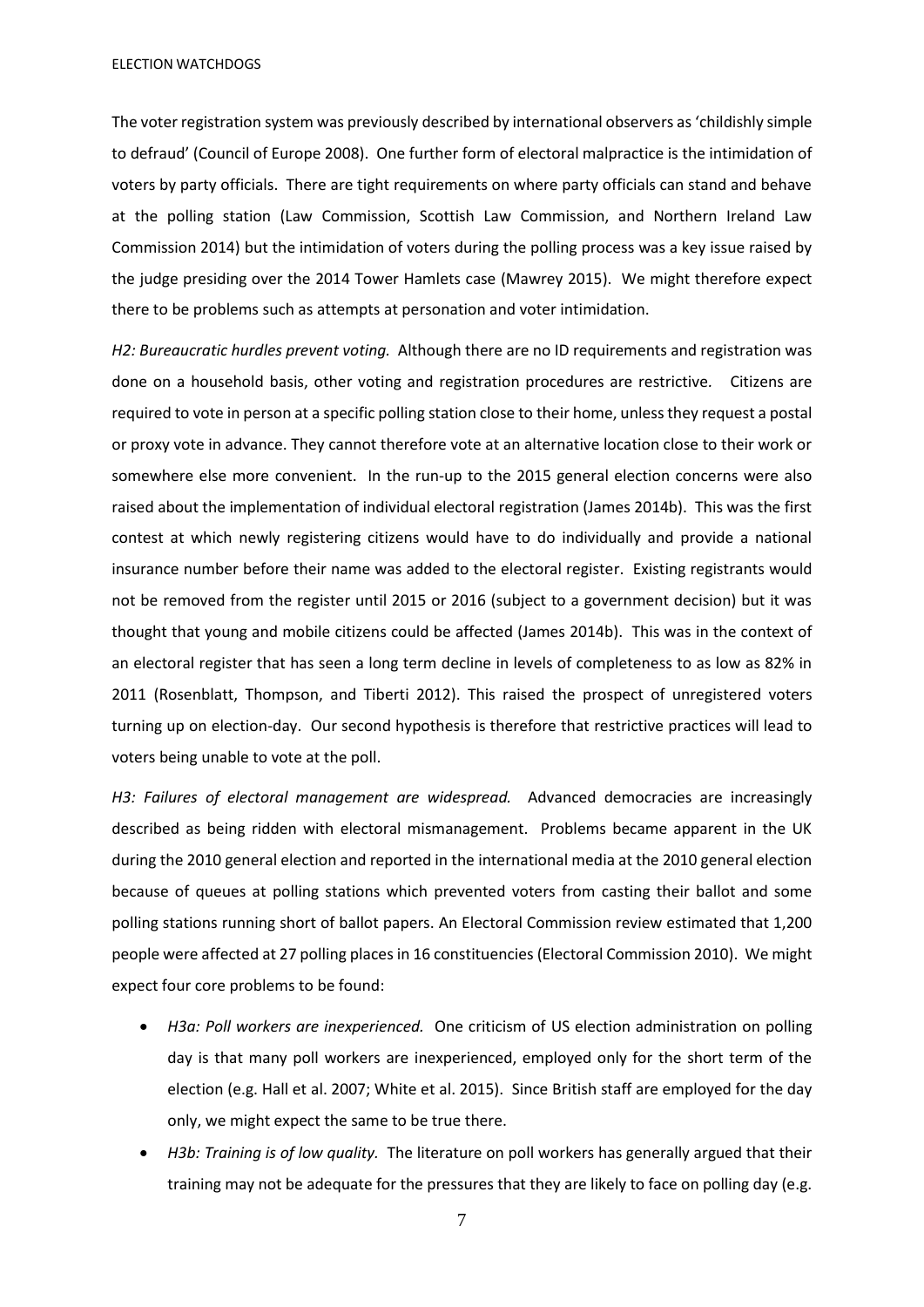Hall et al. 2007). A decentralised delivery system is thought to contribute towards this (Gerken 2009). The UK also has a decentralised delivery system with local government officials responsible for implementing training. However, Clark (2015) shows variation in the extent that returning officers meet centrally defined standards. We might therefore expect variation in training, with some perceiving their training was of poor quality.

- *H3c: Other frontline problems are common.* As noted above the 2010 UK general election exposed many problems with the quality of electoral management. In the run-up to the 2015 general election local authorities had to undertake major cuts and evidence shows that funding can influence election quality (Clark 2014; 2016). We might therefore expect a range of other problems to become apparent.
- *H3d: Satisfaction with the democratic process is likely to be low.* As a result of the above three problems, the confidence that those on the frontline have of the health of the democratic system would be low.

### **Research Design**

The British 2015 General Election Poll Worker Survey was designed and implemented to establish the demographic characteristics of British poll workers, the training they undertake, the extent to which they find the training satisfactory, the problems they face implementing elections and how widespread these problems are.

There are three different types of 'poll workers' in the UK. *Presiding Officers*' duties include responsibility for liaising with the key-holder of the building, organising the layout of the polling station, maintaining order in the polling station, monitoring tellers outside of the poll and supervising polling clerks. *Polling clerks* are responsible for checking the eligibility of electors against the register, marking the register and issuing ballots to the elector (Electoral Commission 2015a, 2-3). *Counting Assistants* sort and count the ballot papers at a central location, after the ballot boxes have been securely transported from the various polling stations (Electoral Commission 2015c). All three are appointed only for the temporary purpose of the election alone.

The survey was developed from a previous questionnaire, the Ohio Poll Worker Survey, which was used in Ohio's 2008 Primary election (Mockabee, Monson, and Patterson 2009). The 2015 questionnaire was developed and adapted for British circumstances. It contained questions on recruitment, training, motivations for working at the election, election day experiences, views of the democratic process and more general demographic information. With the co-operation of electoral services departments in eight English local authorities, hard copies of the questionnaires were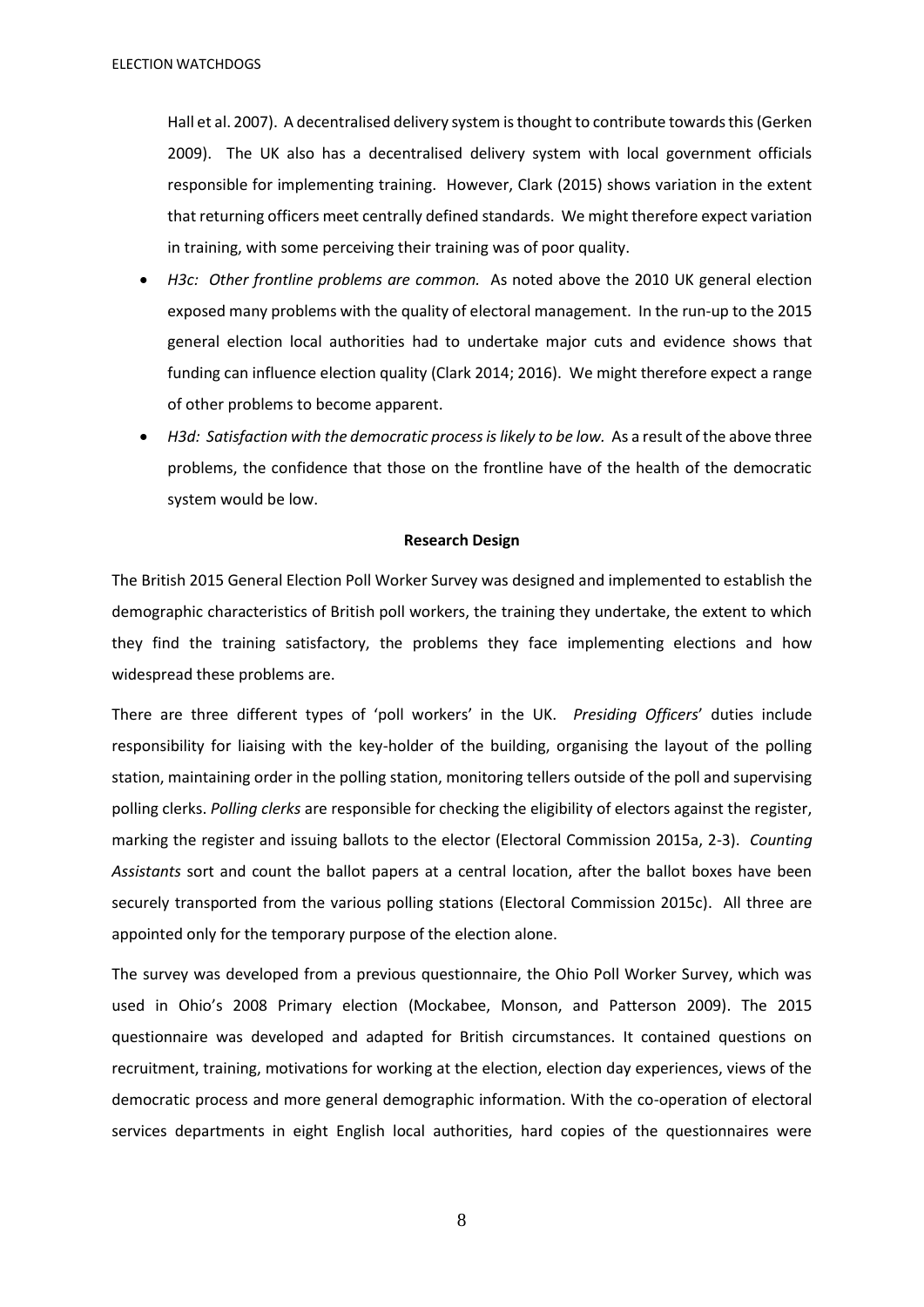distributed to poll workers on election day along with pre-paid envelopes, asking them to complete the survey after the election and return it by post.

The participating local authorities were based on a convenience sample. Of the fourteen local authorities approached, eight agreed to participate. Four local authorities were located in the North East of England, and four in Norfolk.<sup>2</sup> These local authorities, between them, administered 21 of the 650 parliamentary constituencies at the general election. Convenience sampling is often criticised for not guaranteeing a representative sample (Bryman 2008, 183-4). Notably, the local authorities did not include those where the most prominent cases of electoral fraud have been found, such as Birmingham or Tower Hamlets. While acknowledging these criticisms, there is unfortunately no way to sample or survey polling station workers in Britain without gaining access through electoral services departments at close to 400 separate local authorities. No national database of polling station workers exists, nor were the authors able to obtain an estimate of the numbers of polling station workers nationwide. A representative sample would therefore be extremely difficult to achieve. Selecting authorities where problems had knowingly taken place would further risk the difficulty of 'selecting on the dependent variable'.<sup>3</sup>

This notwithstanding, such a convenience sampling strategy is common in organisation and administration studies (Bryman 2008, 183). The study covers eight local authorities, who administer the electoral process in twenty one parliamentary constituencies.<sup>4</sup> It therefore provides greater data than has hitherto been collected, and in different parts of England. Gaining agreement from local authorities to participate meant that it was possible to distribute a questionnaire to every polling station worker which was employed by those local authorities. In other words, this was a full population survey of the poll workers within the eight local authorities who agreed to take part. Most studies of poll workers have studied specific locations rather than deploy a nationwide random sample (Hall, Monson, and Patterson 2009; Claassen et al. 2008).

Participating local authorities appear broadly representative of wider levels of electoral administrative performance. The average performance of the participating local authorities is close to the nationwide mean for British election administration in Clark's (2015) index of performance in the 2010 general election.<sup>5</sup> The partisan make-up of these constituencies was: two marginal seats (1 Liberal Democrat/Conservative, 1 Liberal Democrat/Labour); Four comfortable Conservative seats and two safe Conservative seats; Two Labour comfortable seats and 11 Labour safe seats. The average electorate across the 21 constituencies was 66,829, with a mean turnout of 63 per cent. Excluding Scotland and Northern Ireland, which have slightly different electoral arrangements, the average constituency electorate in 2015 was just under 65,000, while the mean turnout acrossthe two regions was 64.6 per cent, and across England and Wales 65.8. Based on census 2011 data, the broader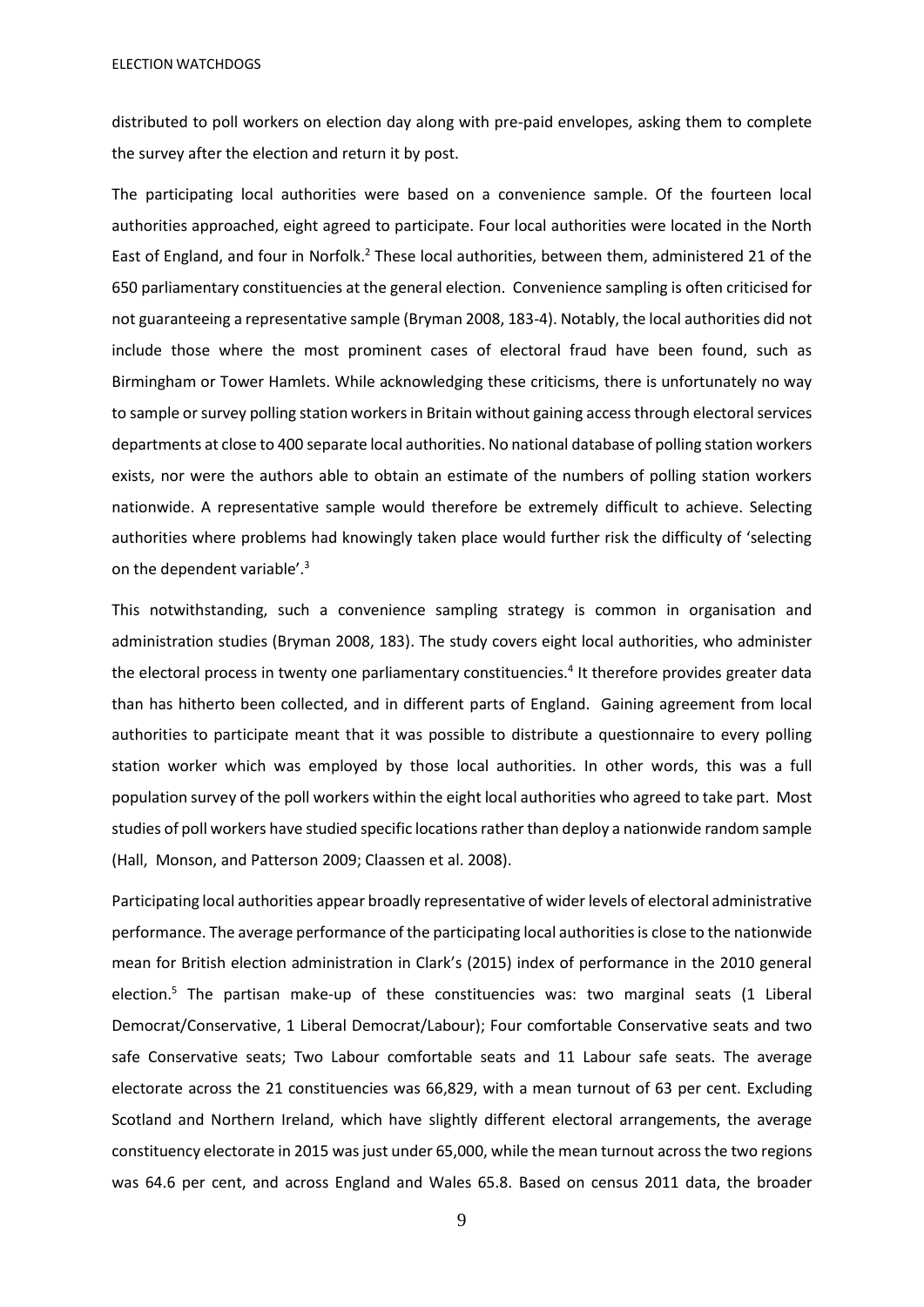representativeness of the eight local authority areas on a range of socio-economic occupational variables is detailed in table 1. Surveyed local authorities have an occupational structure slightly less concentrated at the higher ends of the occupational spectrum than in England and Wales, and slightly more at the lower ends, but appear broadly representative. The methodology is therefore appropriate and accepted in this field of study.

#### (Insert table 1 about here)

In total, 3,350 questionnaires were distributed to poll workers by their local authorities on the day of the election. Poll workers were asked to complete and return them by mail in a pre-paid envelope to the researchers. The response rate was 39.4 per cent. The analysis is therefore based on responses from 1,321 polling station workers in a mix of rural, urban and mixed local authorities and constituencies. This is an acceptable response rate for a postal survey. All responses detailed below are rounded to the nearest whole number.

### **Results**

#### *Electoral fraud*

It should be stressed at the outset that most poll workers appear to have had a trouble-free polling day. This nothwithstanding, we found a small number of problems. The key findings are summarised in Table 2. Across the eight authorities, 11 poll workers (just under 1 per cent) suspected one case of electoral fraud. This figure may overstate the actual number of cases because two poll workers in the same polling station may have reported the same case. However, the cases were spread over five different local authorities, meaning that there were at least five such cases. A related problem of integrity was poll workers encountering people asking to vote whose identity they were unsure of. With no requirement for voter ID, electors simply have to state their name and residence to the poll worker before being given a ballot. Poll workers' perceptions of the integrity of this process gives a unique first-hand reflection on this act through their 'local knowledge'. A small but significant propotion of poll workers, 6 per cent, encountered at least one such individual. Cases were found in all eight authorities. The survey also asked poll workers whether they had 'no problems maintaining the secrecy of the vote at the polling station.' Again, a small but significant proportion, 5 per cent, 'strongly disagreed' or 'disagreed.' Based on this sample, suspicions of 'bogus voters' among poll workers and problems with voter secrecy are are few in number, but do exist.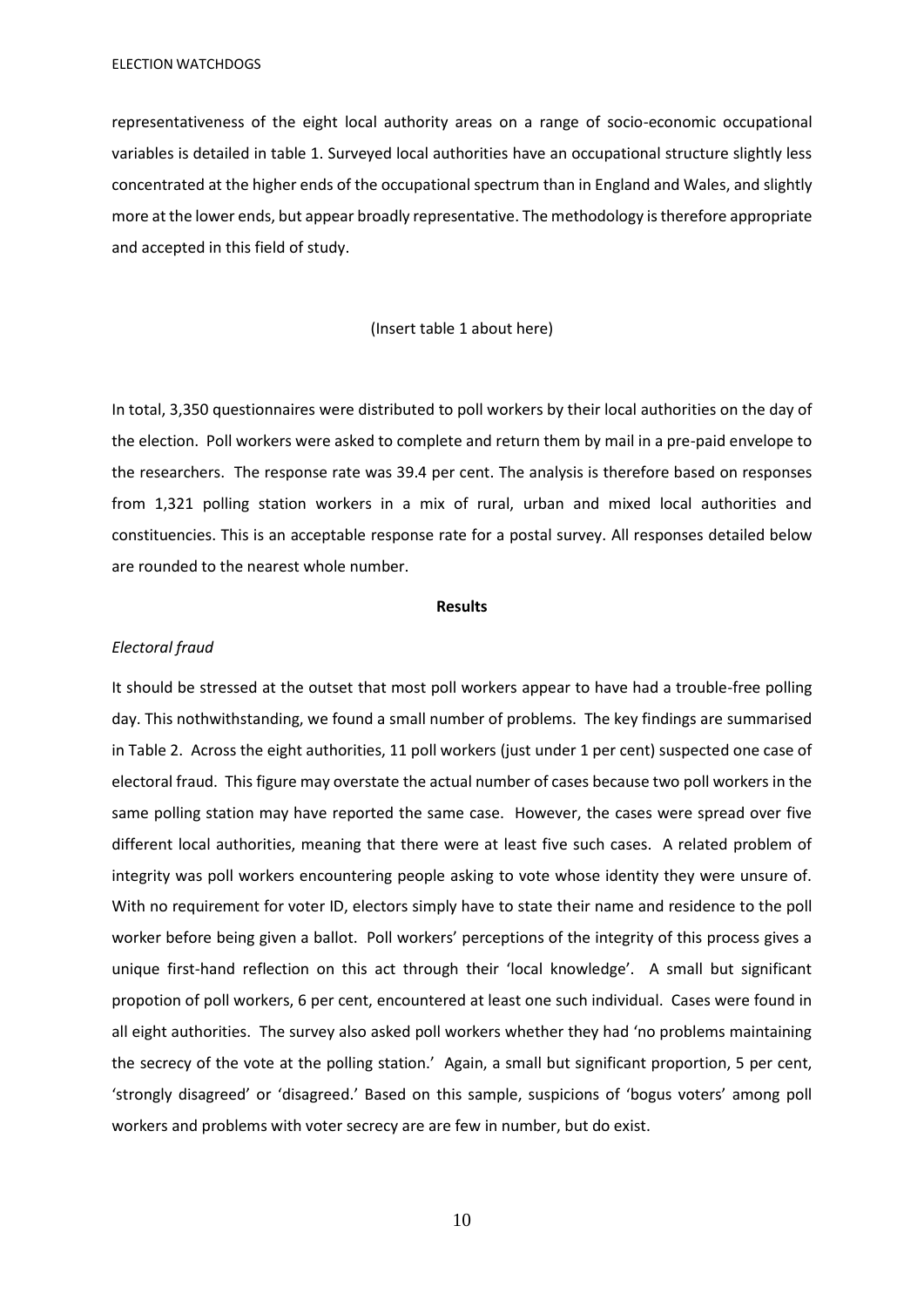Table 2 also illustrates that cases of voter intimidation were again limited to a few in number, but the inappropriate behaviour of party officials can pose a problem. Over 5 per cent of poll workers reported some problems, although these were mostly limited to individual indiscretions by one individual party official. Qualitative comments by poll workers suggested that 'Tellers' were acting within the rules, but were intimidating electors, by for example, 'causing obstruction at the entrance'. Younger voters in particular, not aware that they did not have to give them their poll card number, were described as being intimidated.<sup>6</sup>

Highlighting the tension between transparency and ballot security, a less serious problem, which, depending on how it is practised, could be categorised as electoral fraud, is citizens taking photos (or 'selfies') in polling stations. This is legal in many countries, such as the Netherlands, and encouraged as a means of increasing turnout but taking pictures of ballot papers is illegal under UK law and many polling stations now display signs forbidding the taking of photos in and around the polling station. Experience of observation at British elections by one of the researchers has suggested there are some difficulties in this area. While some of this appears innoccuous, pictures can potentially be used to identify people who have voted, while pictures of completed ballot papers may be used in fraudulent schemes. Polling station workers were not always as aware of the difficulty as might be expected in previous elections. There was therfore a high profile public awareness campaign before the election by the Electoral Commission to discourage it (Rudgard 2015). Cases of this were low but also still present, with 5 per cent of poll workers coming across at least one case.

## *[Insert Table 2 about here]*

#### *Bureaucratic hurdles*

The data suggest that electors being turned away from the polling station because their name was not on the register was a more widespread difficulty. As table 2 demonstrates, just under a third of poll workers (31 per cent) reported no problems, but the remaining respondents turned away at least one person. The modal response at 39 per cent was 2-5 people who asked to vote but were not on the register. Given that polling stations can be as large as 2,500 electors (Electoral Commission 2015b, 7), this figure is low. However, it does identify a problem for some citizens wishing to cast their vote, as under different rules, they may have been able to vote. Qualitative responses to the survey suggested that many of these may have been people who had gone to the wrong polling station. In some cases this was because their polling station was different to last time, others seemed to have not read their poll cards. Some polling stations were able to contact their central team to identify where citizens should be voting. But other teams did not know where to redirect voters, either out of a lack of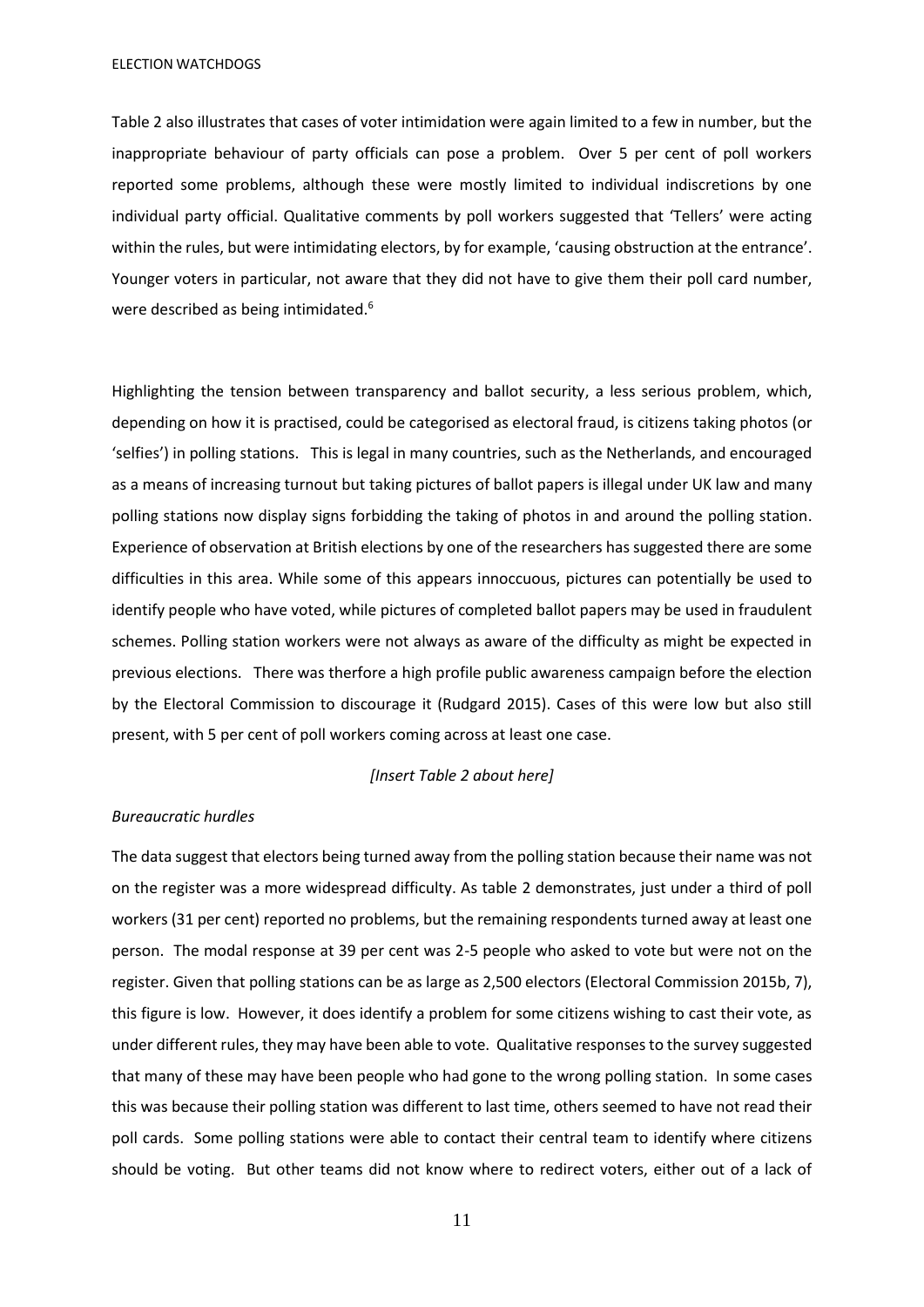knowledge of what to do or because they could not contact their main office because the telephone number provided was often engaged. Citizens seemed to have not voted as a result of these problems. One clerk said that: 'a number of people turned round after we redirected them to correct station, saying they could not be bothered going thus losing approximately 20 plus voters'. Another complained that they should have had a list of other polling stations. Better poll card design or allowing citizens to vote at different polling stations may have prevented this problem.

#### *Poll worker quality*

The survey asked a range of questions of poll workers to establish their socio-economic characteristics. In both regions, the ranks of poll workers are predominantly female. Women account for 63 per cent of the sample of poll workers. This gender split holds, and is statistically significant at the p<.01 level, when considering the different positions held by the respective genders. Around 57 per cent of presiding officers were women, and 42 per cent men. Similarly, around two-thirds of polling clerks were women. In terms of their ethnic background, 97 per cent of poll workers were White British. According to the 2011 Census, 96.8 per cent of the combined populations of the local authorities included in the study were 'White British'. This, of course, may well be different in some of the major, and considerably more multicultural, British cities such as Birmingham or London

Understanding who participates is an important indicator in political science. The average age of polling station workers in 2015 was 53 years of age, with age ranging from between 20 to 82 years old. Just over three fifths were employees with a further 31 per cent indicating that they had retired. Slightly over half (52 per cent) indicated that they had to take time off to work on polling day. Just under a third (32 per cent) of poll workers claimed an annual income of between £10,000 to £19,999, with a further 32 per cent claiming an income of between £20,000 to £29,999. In terms of occupation, 43 per cent of poll workers were either managers or administrators, with a further 18 per cent from clerical backgrounds and 17 per cent from a profession or technical occupation.

Poll workers typically have to follow complex guidelines on polling day while dealing with electors, sometimes under pressure. This means that there is a premium on staff that are either well educated, or experienced in complex administrative tasks performed accurately and swiftly. Certainly, poll workers appear to be relatively well educated. Approximately the same proportion of respondents claimed to have undertaken higher education below degree level as reported holding a university degree (just under 24 per cent respectively). A further 21 per cent reported having the equivalent of 'O' level education, with, at the other end of the educational spectrum, 10 per cent being educated to postgraduate level. This compares with 2011 national census figures for England and Wales of 27 per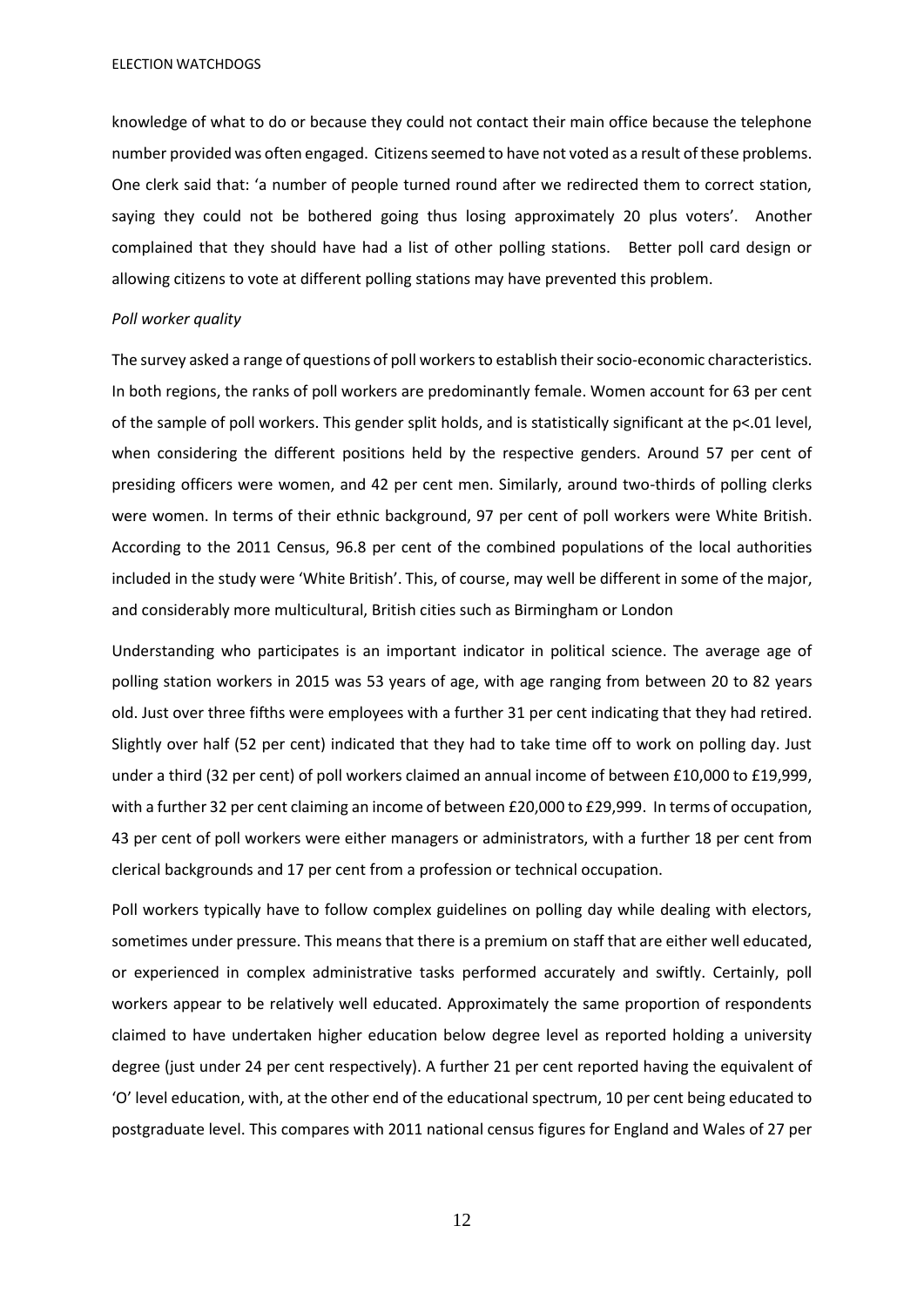cent educated to degree level or above, 28 per cent educated to the equivalent of 'O' level/GCSE and 12 per cent holding 'A' level higher school qualifications.

British poll workers were experienced at their jobs. While just under a third (32 per cent) had worked at four elections or less, the average number of elections which British poll workers had worked at was 9.6. This will include local and European elections, by-elections and so on, not only general elections. Remarkably, a small proportion of respondents claimed to have worked at more than 30 elections. On average, as might be expected from the responsibility of the position, Presiding Officers had worked at around 15 previous elections. By comparison, polling clerks had less experience, having only worked at between 5-6 elections on average.

### *[Insert Table 3 about here]*

Experience at previous elections impacts upon how poll workers are recruited to work on election day. Table 3 sets out the methods through which poll workers were recruited to work in the 2015 general election in both regions. The predominant method of recruiting poll workers was through the pool of people who have previously had experience of staffing polling stations. The dominance of those who have worked previously at elections means that a relatively experienced workforce is available to draw upon. While this might suggest a limited pool of poll workers, the fact that a sizeable proportion are also recruited through other routes indicates a workforce which is nevertheless open to those with less or no experience.

Poll workers were commonly described positively in the qualitative comments by their co-workers. However, in some instances poll workers claimed that their colleagues 'muddled through' and that their superiors 'lacked leadership'. Some poll workers suggested that elderly polling clerks were not up to the job. As one put it:

'[We] need younger staff. Had one old lady who coughed the whole day and needed to go for frequent breaks and the other old lady couldn't lift anything either.'

#### Poll worker training

Of all respondents, 92 per cent attended one training session prior to polling day. Such training can take a range of forms. Typically it consists of training by electoral services managers using presentations adapted from templates developed by the UK Electoral Commission. More occasionally, training might involve role play of possible scenarios, and additional material such as DVDs or literature to read through. Table 4 outlines various potential types of training and the views of poll workers as to its quality and effectiveness. The main form of training experienced by respondents was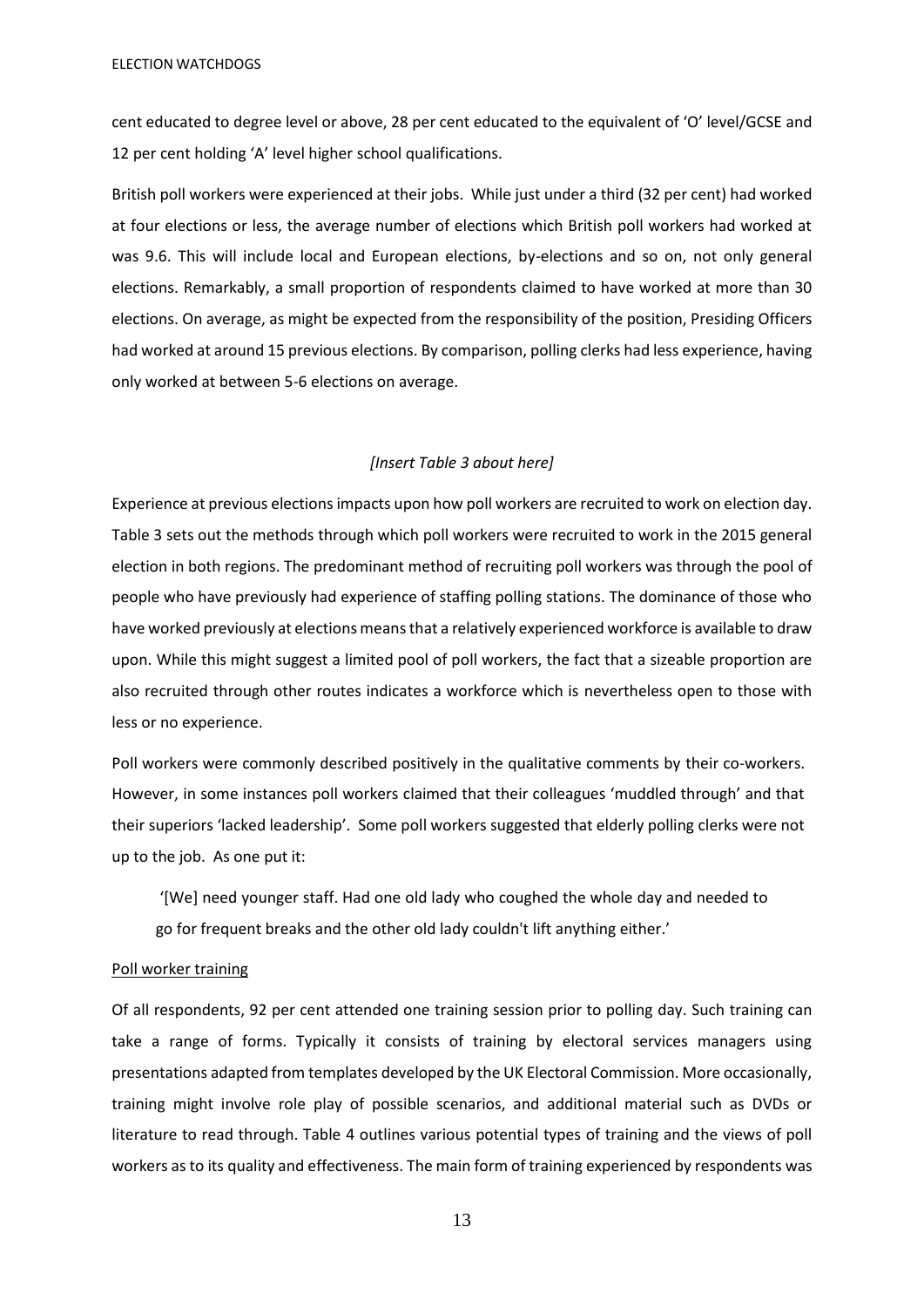a talk or presentation from a senior electoral official, which 82 per cent rated either good or excellent. Other methods were less regularly utilised. Nonetheless, literature to read on the polling process was widely thought either good or excellent, while approaches such as running through possible scenarios, or, where appropriate, on-the-day training from the Presiding Officer, were also well regarded.

What of the content of training sessions? Most poll workers reported finding that the training was of appropriate length and interesting. Only 6 per cent thought the training too long, while 9 per cent thought it was boring. Most also appear to have felt that the content was useful; 71 per cent agreed that enough time had been spent covering election law and procedures, while 90 agreed the sessions had been easy to understand. More specific instructions also received similar agreement as to how useful they had been. For example, in relation to opening and closing the polling station, 93 per cent agreed that instructions for opening the polls had been clear, while 91 per cent agreed that instructions for closing the polls had also been clear. This is important given difficulties with queues as polls closed in 2010 which saw considerable variation in practice in affected polling stations (Clark 2015). Finally, while 88 per cent agreed that instructions around voter identification were clear, only two thirds agreed that instructions regarding the casting of provisional ballots were clear.

Overall, the poll workers appear to have thought that their training stood them in good stead for polling day. Four-fifths of respondents agreed that the training had prepared them well for election day, while 83 per cent indicated agreement with the statement that 'after training I was confident in my ability to do my job on election day'. In total, 86 per cent rated their training either good or excellent. Some were clearly unprepared, however. As one poll worker put it:

'I felt very underprepared for role as only training was a talk through a leaflet. I had never done this job before and would have been very helpful if I had actually seen the register of electors and the corresponding number list. Although it was simple to pick up, still felt I should have been shown beforehand.'

## *[Insert Table 4 about here]*

## *Other frontline problems on polling day*

A third category of possible problems relate to *the maladminstration of the poll*. The 2015 Poll Worker Survey suggested that the frequency of problems are low, but again not uncommon. Table 5 details the different types of problems and their frequencies, with poll workers being offered a Likert scale to respond to. More problems were experienced setting up the polling station (5 per cent either 'agree' or 'strongly agree') than closing down the poll (2 per cent). In most cases poll workers worked well together on the day. As with 2010, problems with queues were experienced, but this time they were more likely to be during (6 per cent either 'agree' or 'strongly agree') than at the end of the day (3 per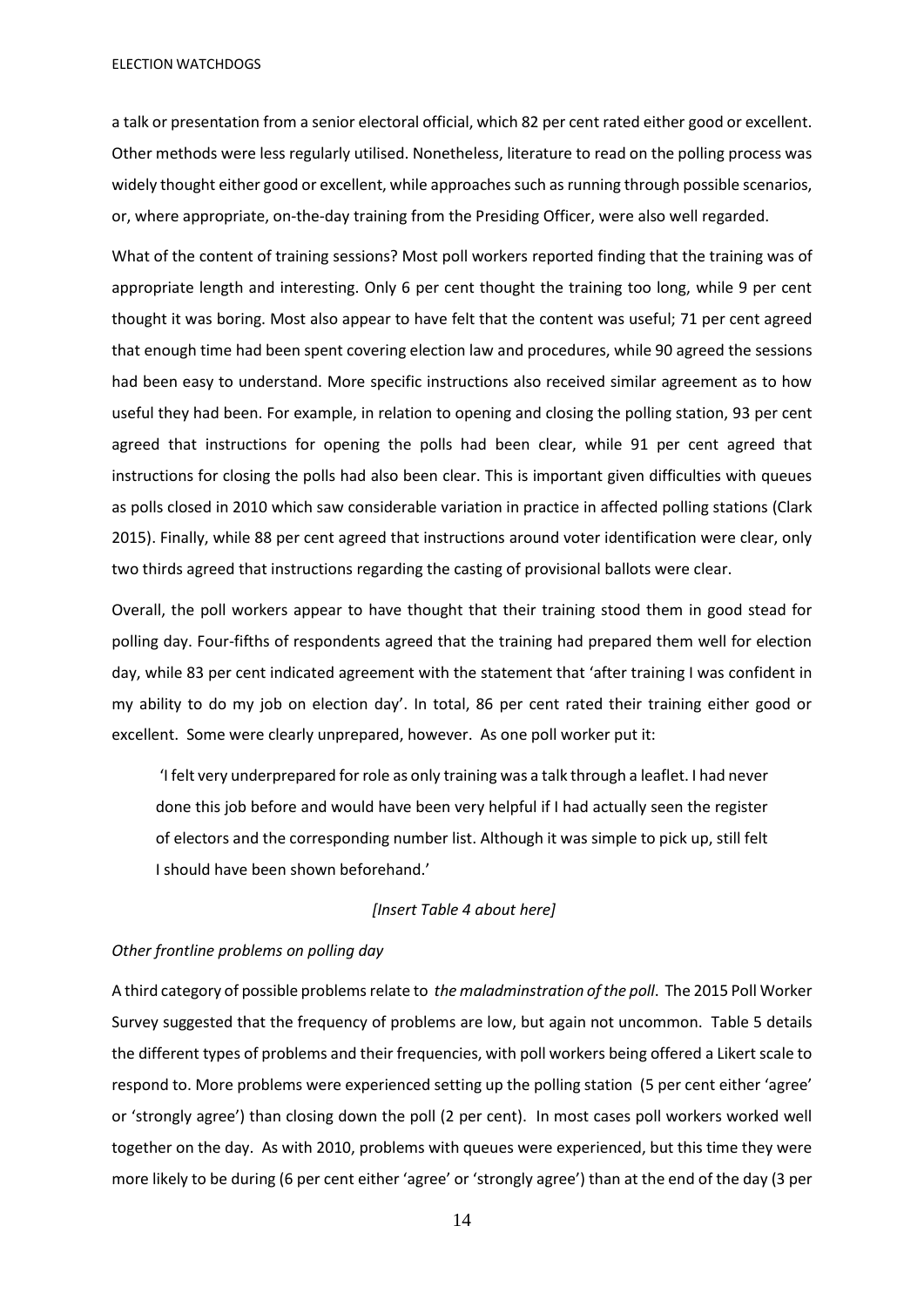cent either 'agree' or 'strongly agree'). Queues during the day were found across all 8 local authorities and 16 of the 21 constituencies covered. One poll worker, highlighting difficulties when elections for different institutions are held concurrently, complained:

'The polling station needed extra staff and booths. There were constant queues as people had to wait to vote. The poll clerks were constantly explaining procedure as there were so many different papers holding up the system. We also needed someone to assist with posting the votes in box and explaining the hold up to outside queues.'

Another complained of being ''ridiculously busy' with 'queues out of the doors for 90% of the time':

'I managed to get 5 minutes for lunch but there was no time for anything else. We were all exhausted by the end of the day. More staff needed, even if just to give us better breaks.'

There were complaints by a few poll workers about the quality of the venue for the polling station. Some disabled voters reported problems to them accessing the building, others complained about the distance they had had to travel. The building was sometimes described as being inapprorpiate. One polling station was in a school while children were being taught. Another described their polling station as 'wobbly and unsafe'.

Ballot secrecy was also undermined in some circumstances. Qualitative comments from poll workers revealed how 'husband and wife' might confer across polling booths and in one polling station:

'Quite a few people did not use the voting booths - they simply completed the voting slip on our desk in front of us so we could clearly see who they were voting for, despite us informing them otherwise.'

Duplicates and errors in the electoral register were also reported by poll workers. A further problem was that citizens would ask to vote but would find that they had previously registered for a postal vote.

#### *[Insert Table 5 about here]*

## *Satisfaction with the Democratic Process*

To what extent are poll workers satisfied with the electoral and democratic process? Since poll workers have unique knoweldge on how elections work on the ground, and where the difficulties are, their evaluations are important. If they exhibit large degrees of dissatisfaction, then it may be surmised that additional difficulties exist which have not yet been identified. The survey therefore asked a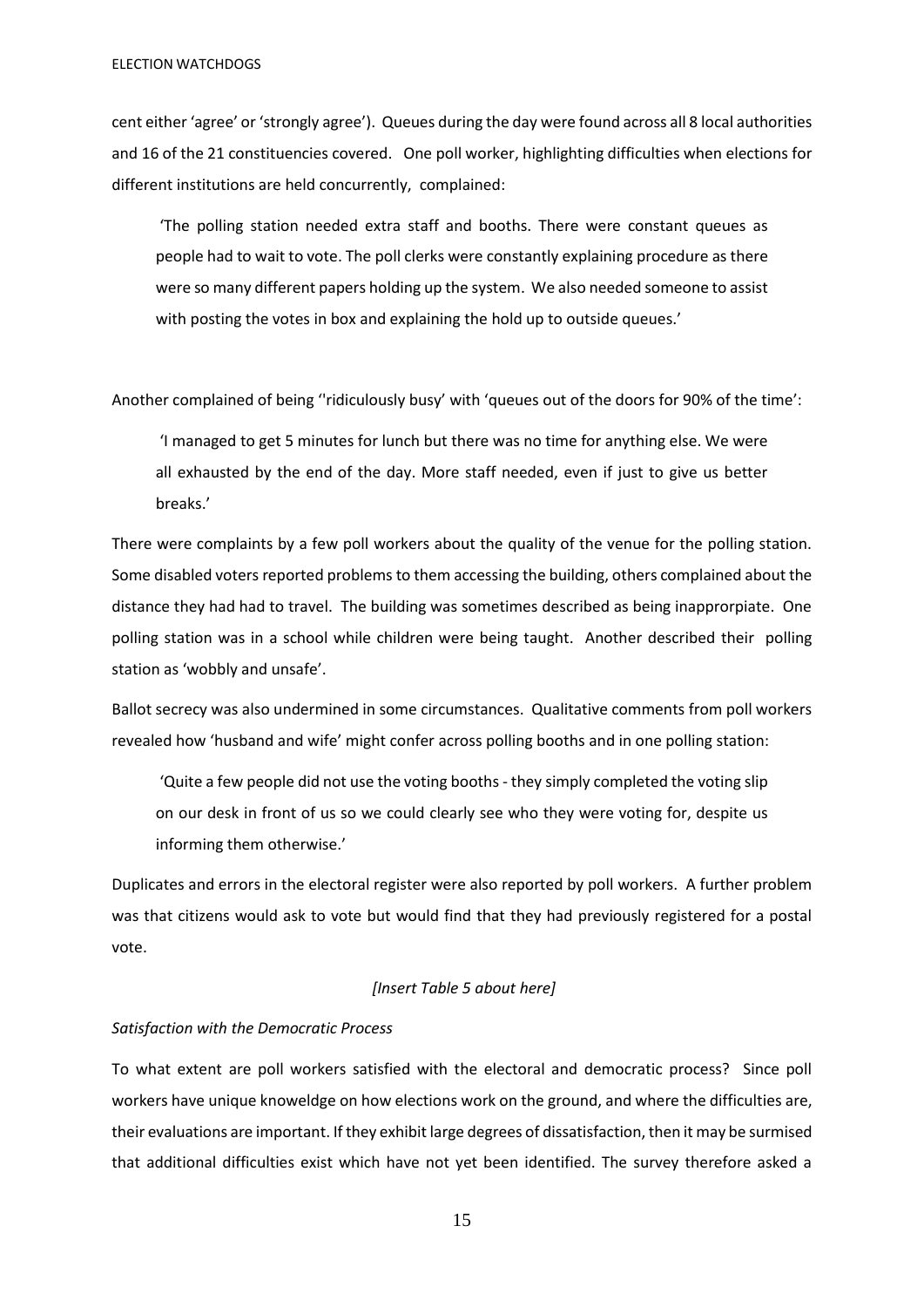number of questions regarding poll workers'satisfaction with British democracy, and their satisfaction with their own role in the democratic process.

### *[Insert Table 6 about here]*

Table 6 sets out responses to these questions on democratic satisfaction. On the whole, poll workers appear more satisfied than dissatisifed, even if more than a fifth show some level of dissatisfaction. Poll workers certainly appear more satisfied with the democratic process than the broader electorate they serve. For instance, the 2015 British Election Study shows that 49.9 per cent were either very or a little dissatisfied with UK democracy (N=30,027), while the equivalent finding on dissatisfaction with English democracy was 50.2 per cent (N=21,841).<sup>7</sup> Importantly, there is broad satisfaction with how the electoral process works on polling day among poll workers. More than four fifths indicate some level of satisfaction with polling day operations, while only 5 per cent express any dissatisfaction. The highest level of dissatisfaction (18 per cent) exists when asked about levels of information people have on the electoral process. This is interesting because it confirms another similar finding, and suggests it remained relevant in 2015. This is that the accessibility of information to electors had the highest levels of non-compliance in the Electoral Commission's performance standards for returning officers in the 2009 European and 2010 general elections (Clark 2015). Finally, respondents appear most uncertain or neutral about changes to the electoral process; just over two-fifths indcate neither satisfaction or dissatisfaction.

While these questions adressed poll workers' satisfaction with the electoral process generally, this can be separated from their own satisfaction, or otherwise, regarding their work on polling day. This is a very long day at work for them, beginning well before polls open at 7am, and going on beyond polls closing at 10pm as polling stations are packed up. There can be long periods of tedium with few voters turning out, and periods which are extremely busy. What level of job satisfaction do poll workers have? In short, they are highly satisfied; 99 per cent of respondents were either very or somewhat satisfied with their work on election day. Given that a sizeable number return to work regularly at elections, it might also be expected that high proprtions were planning to do so after 2015. Indeed, responses to a question asking whether respondents were likely to work at the next election suggested a higher proportion than probably will in actuality do so; 98 per cent indicated they were either very or somewhat likely to work at the next election. Whatever the reservations among poll workers about the electoral process, it does not appear to put them off working at it. As one put it:

'I have been a poll worker many times and I enjoy the work. Other people should try this and get a greater understanding of the democratic process.'

## **Discussion**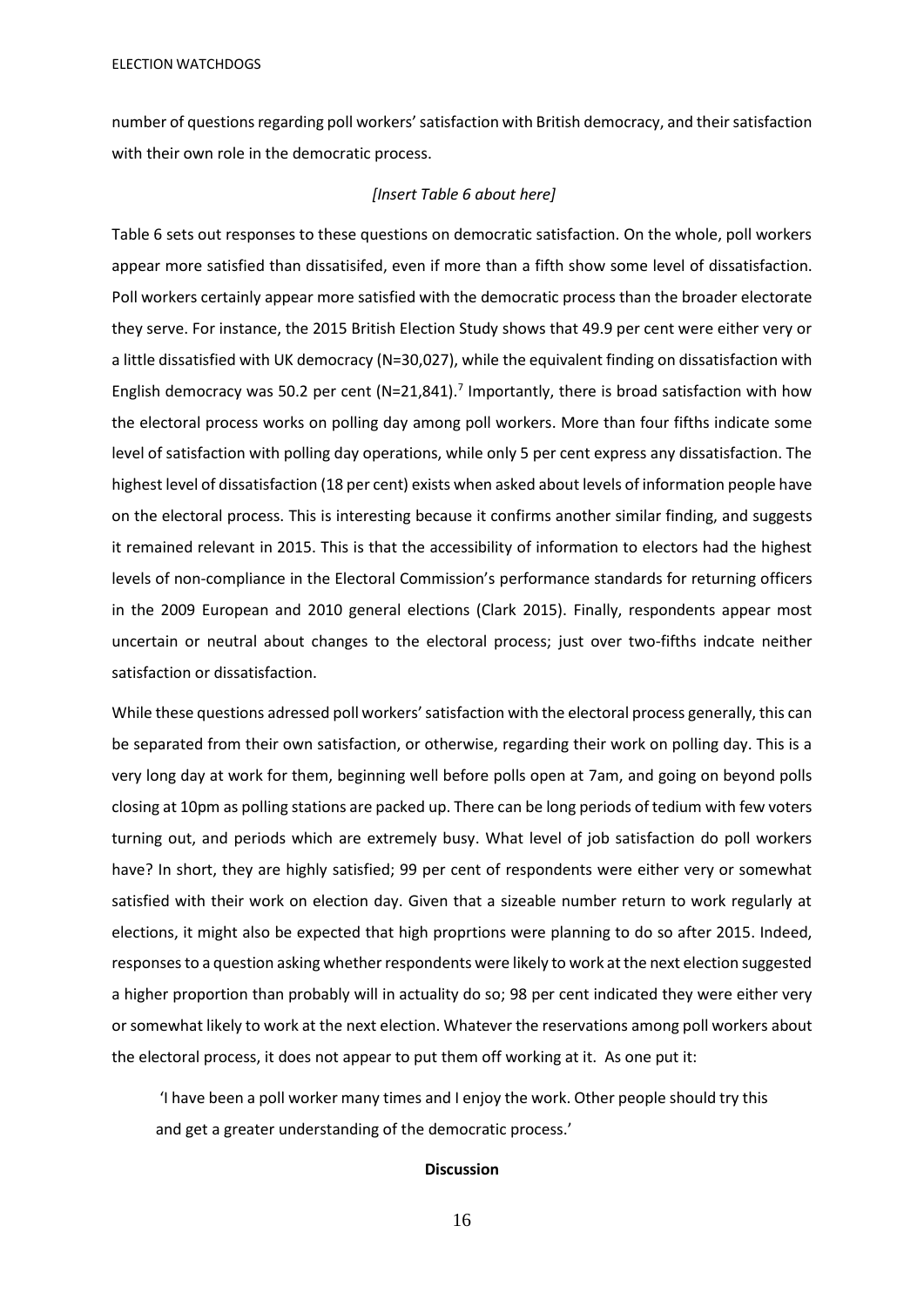To what extent were the hypotheses confirmed or disconfirmed? The suspected levels of electoral fraud by poll workers was low; lower than expected by H1. It should be noted that the local authorities chosen were not among those cited by the Electoral Commission as being 'at risk' of electoral fraud. But the study seems to demonstrate that electoral fraud was not widespread and not taking place on 'an industrial scale' as has often been implied. It should be noted, however, that the study focussed on electoral fraud in the polling place and not postal voting fraud. Yet the study does suggest that more liberal voting procedures such as the absence of voter ID does not necessarily go hand in hand with low levels of confidence and trust in the electoral process.

In contrast, the study did reveal poll workers having to turn away a number of people from polling stations, confirming H2. This was a regular difficulty, experienced more often by poll workers than other problems, and suggests that although the focus of recent governments has been on increased security arrangements and proposals for voter identification requirements (Electoral Commission 2014; Golds 2015), the quality of the electoral register is a more significant problem.

Contrary to expectations (H3), the survey revealed that the administration of elections was generally good. Poll workers were largely experienced, enjoyed their training and problems were rare. The contrast with the US experience suggests that other democracies may be able to learn 'best practice' from the UK. This is not to say that they were absent. Queues were a problem at pinch points in the day and this illustrates the importance of resources for well-run elections (Clark 2014; 2016; James 2014a).

#### **Conclusion**

The polling station is a place where electoral malpractices are commonly thought to occur. This chapter has made the case for the wide-spread use of poll worker surveys of learn more about the actual frequency of these problems and incentivise actors across the electoral process to maximise performance. Through an original poll worker survey the chapter has revealed new findings about the integrity of the electoral process in Britain. The findings partially contradict previous work on electoral malpractices in electoral administration which suggested that electoral fraud was the biggest problem plaguing British elections (Mawrey 2015; Sobolewska et al. 2015; Wilks-Heeg 2008). Unlike their US counterparts, British poll workers tend to be experienced at working in the electoral process and are drawn from a commonly reused pool. They generally found the training of appropriate length, interesting and of practical use for the day. They appear to have experienced few problems on the day in 2015. The difficulties they did face, although small in number and likely quite localised, remain significant. There is therefore a strong case for poll worker surveys becoming standard practice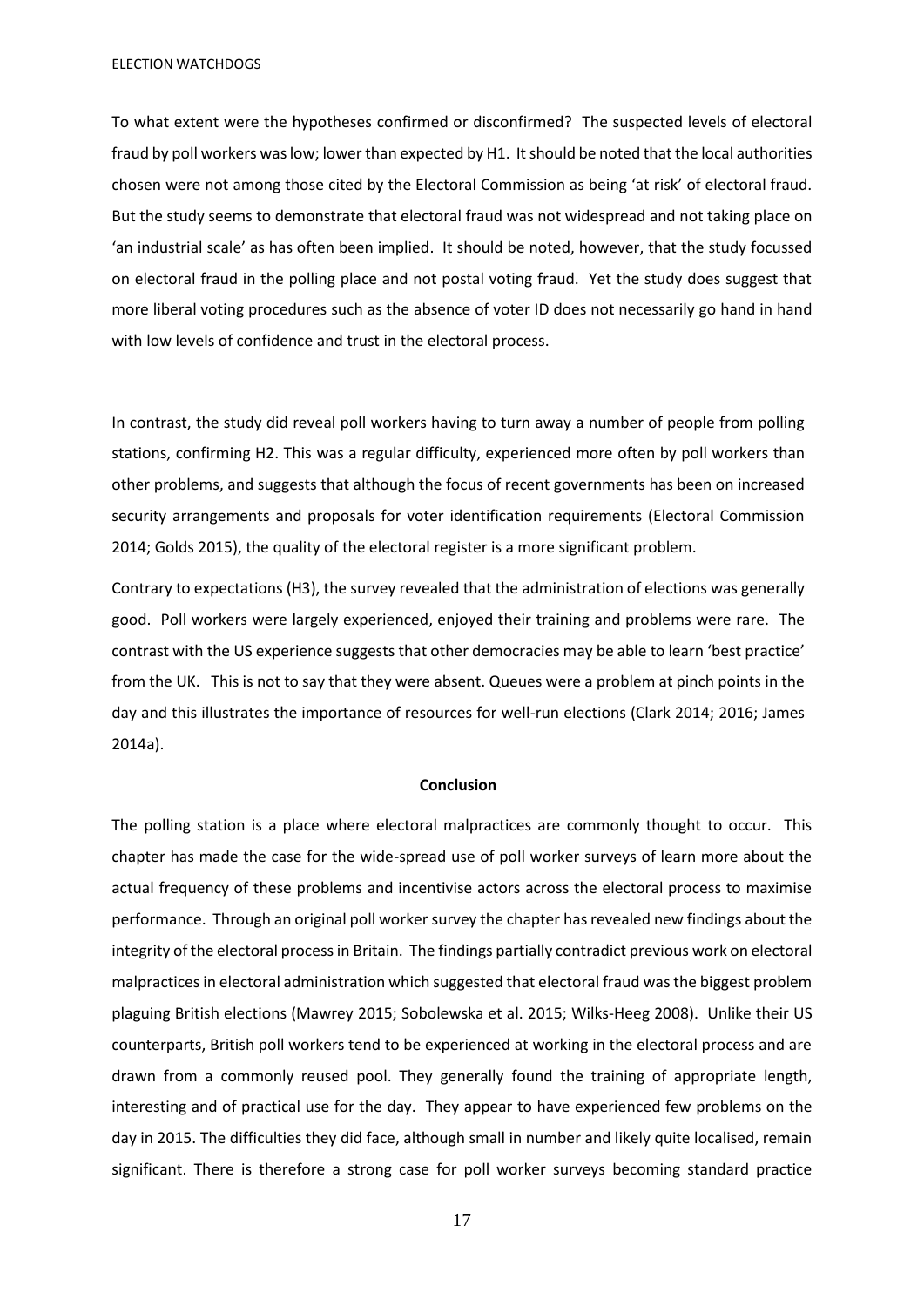amongst electoral administrators worldwide with the data being publicly available. Although this would not always lead to policy change because of the many blockages to evidence based policy, this would significantly increase the transparency of elections, provide electoral managers with key performance information, enrich the scholarship on electoral integrity and help civil society to hold governments and electoral agencies to account.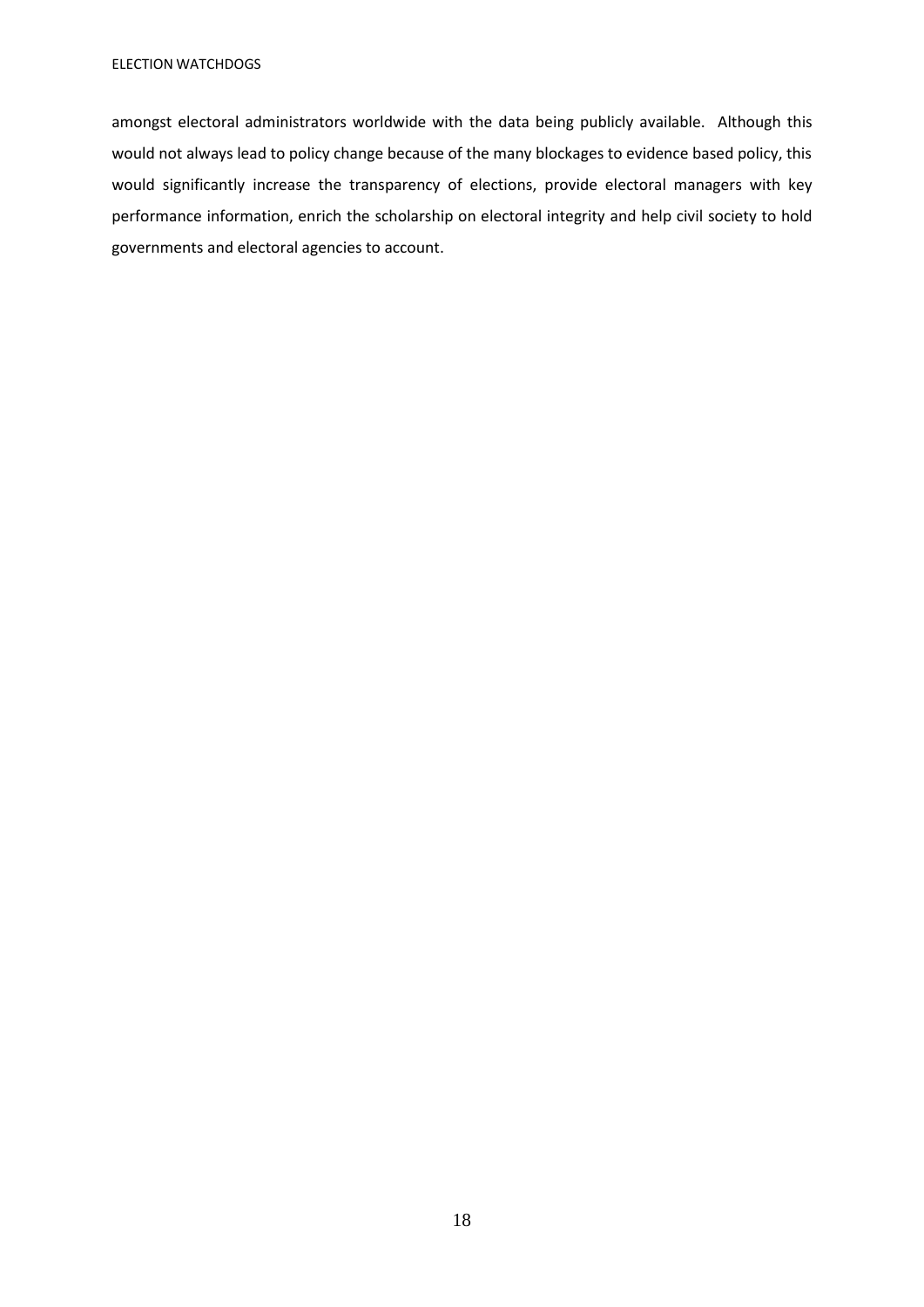## **Figure 1: A stagist approach to the impact of poll worker surveys on electoral integrity**

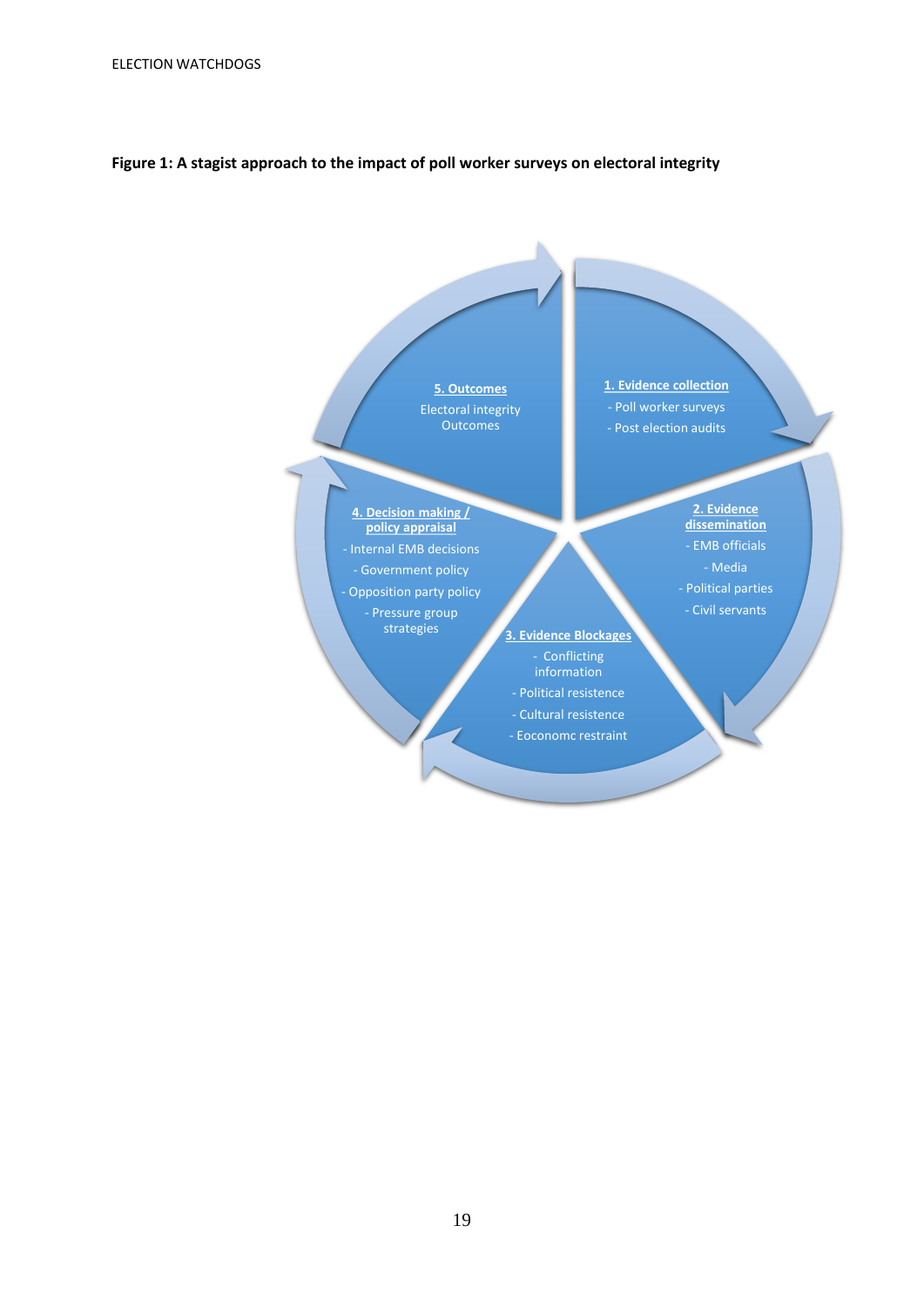| Table 1: Socio-economic/occupational representativeness of participating local authorities, 2011 |  |  |  |  |
|--------------------------------------------------------------------------------------------------|--|--|--|--|
| census (%)                                                                                       |  |  |  |  |

|                                                  | Surveyed local | England & Wales |
|--------------------------------------------------|----------------|-----------------|
|                                                  | authorities    |                 |
| Higher managerial, administration & professional | 7.4            | 10.3            |
| Lower managerial, administration & professional  | 18.6           | 20.8            |
| Intermediate                                     | 13.0           | 12.7            |
| Semi-routine                                     | 17.2           | 14.1            |
| Routine                                          | 14.0           | 11.1            |
| Never worked & long-term unemployed              | 5.4            | 5.6             |
| <b>Full time students</b>                        | 7.6            | 9.0             |

Source: 2011 census, table KS611EW.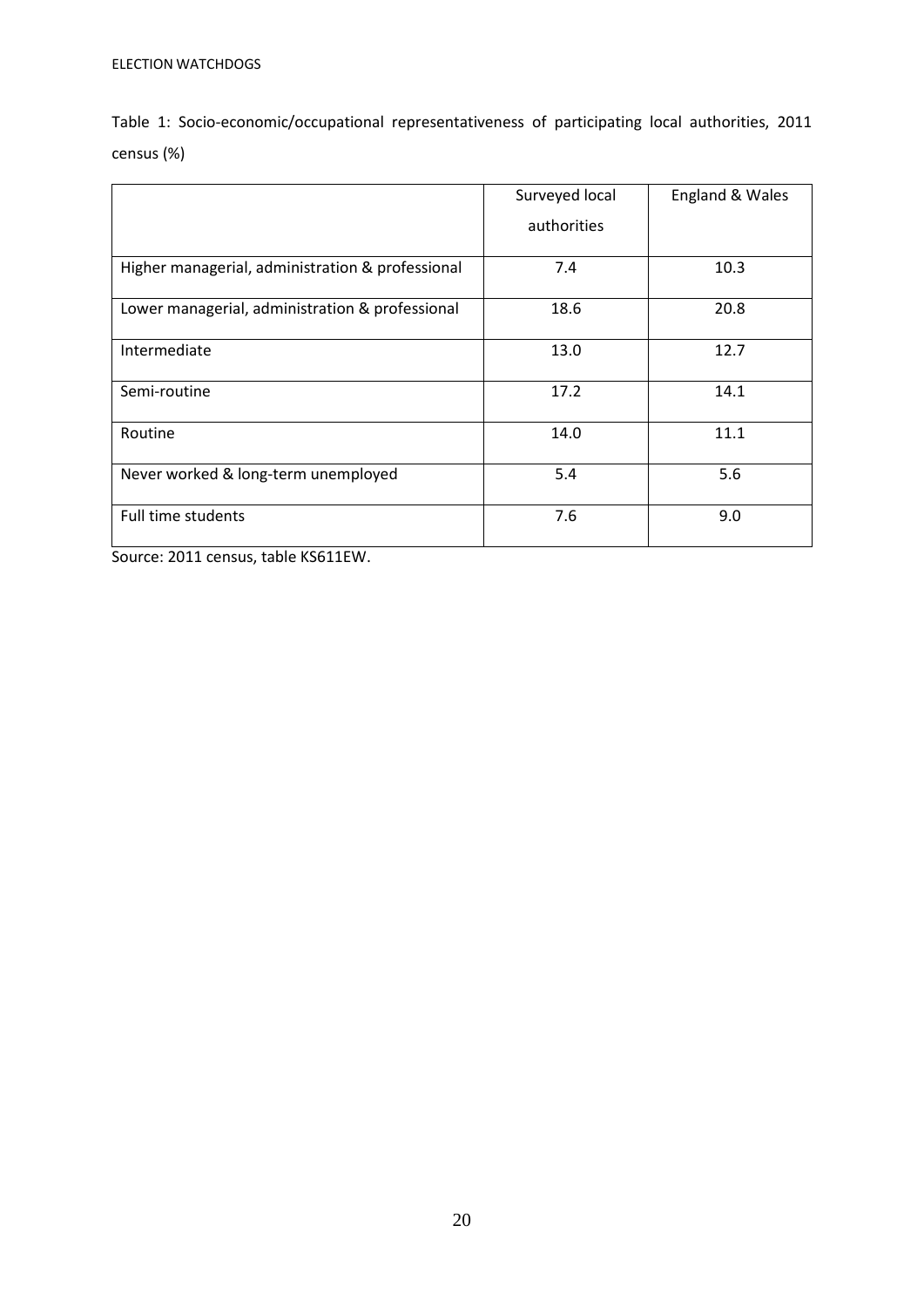| Table 2: Problems Experienced by Poll Workers (%) |  |
|---------------------------------------------------|--|
|---------------------------------------------------|--|

|                                                      | None | 1              | $2 - 5$                  | $6 - 10$     | $10+$    | N    |
|------------------------------------------------------|------|----------------|--------------------------|--------------|----------|------|
| Suspected cases of electoral fraud                   | 99   | $\mathbf{1}$   | $\mathbf{0}$             | 0            | $\Omega$ | 1273 |
| People ask to vote whose identity I was<br>unsure of | 94   | 5              | 1                        | 0            | 0        | 1264 |
| People taking photos of ballot/polling<br>stations   | 95   | 5              | 1                        | $\mathbf{0}$ | 0        | 1274 |
| Members of parties being where they<br>shouldn't be  | 95   | 4              | 1                        | 0            | 0        | 1273 |
| Members of parties intimidating public               | 95   | $\mathfrak{D}$ | $\overline{\phantom{a}}$ | $\mathbf{1}$ | $\Omega$ | 1274 |
| People asking to vote but not on register            | 31   | 16             | 39                       | 10           | 3        | 1271 |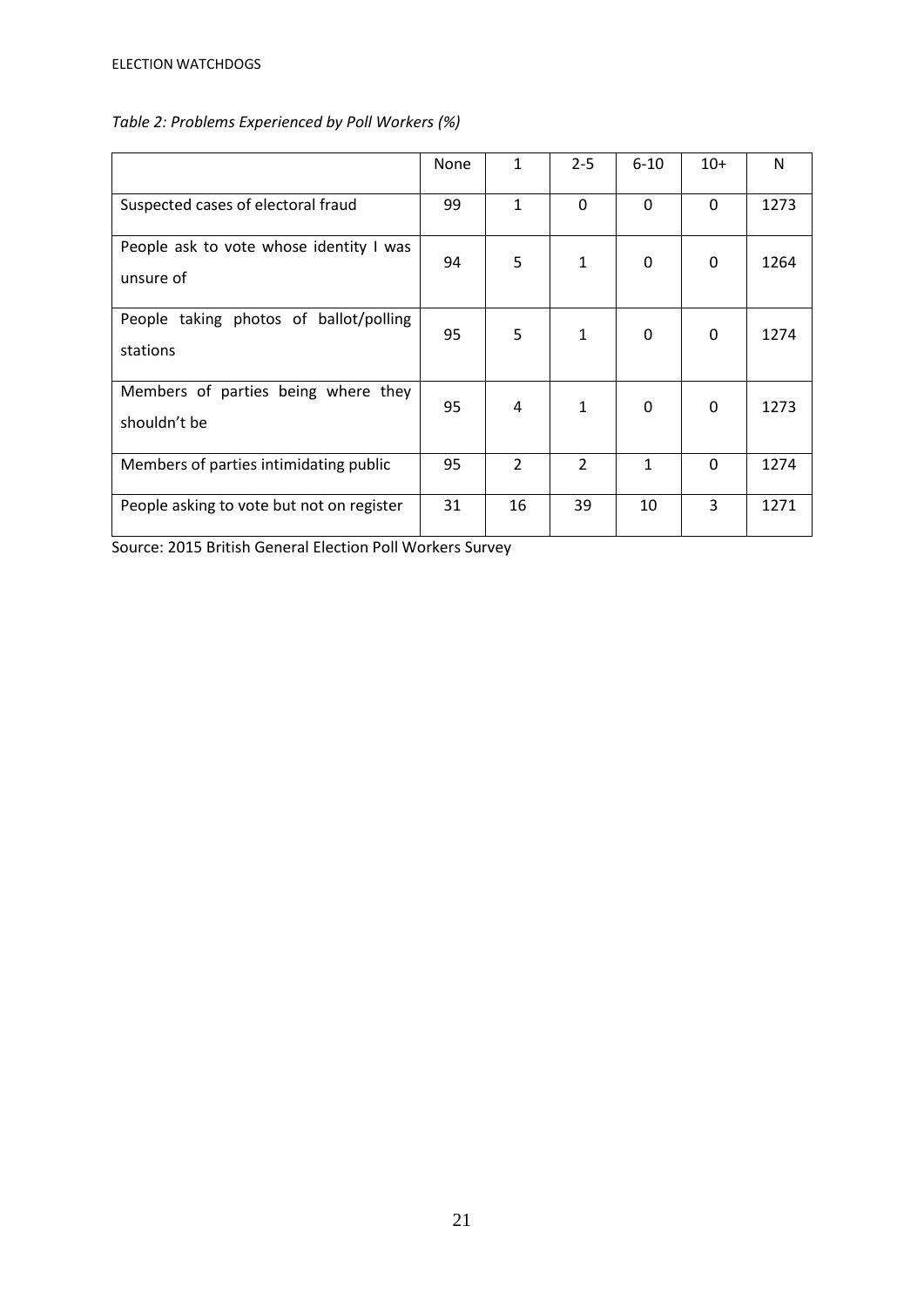## *Table 3: Recruitment methods %*

| Worked at previous elections    | 55   |
|---------------------------------|------|
| By a local council official     | 15   |
| By volunteering                 | 12   |
| By another poll worker          | 7    |
| Official job posting by council | 6    |
| Other                           | 5    |
| N                               | 1298 |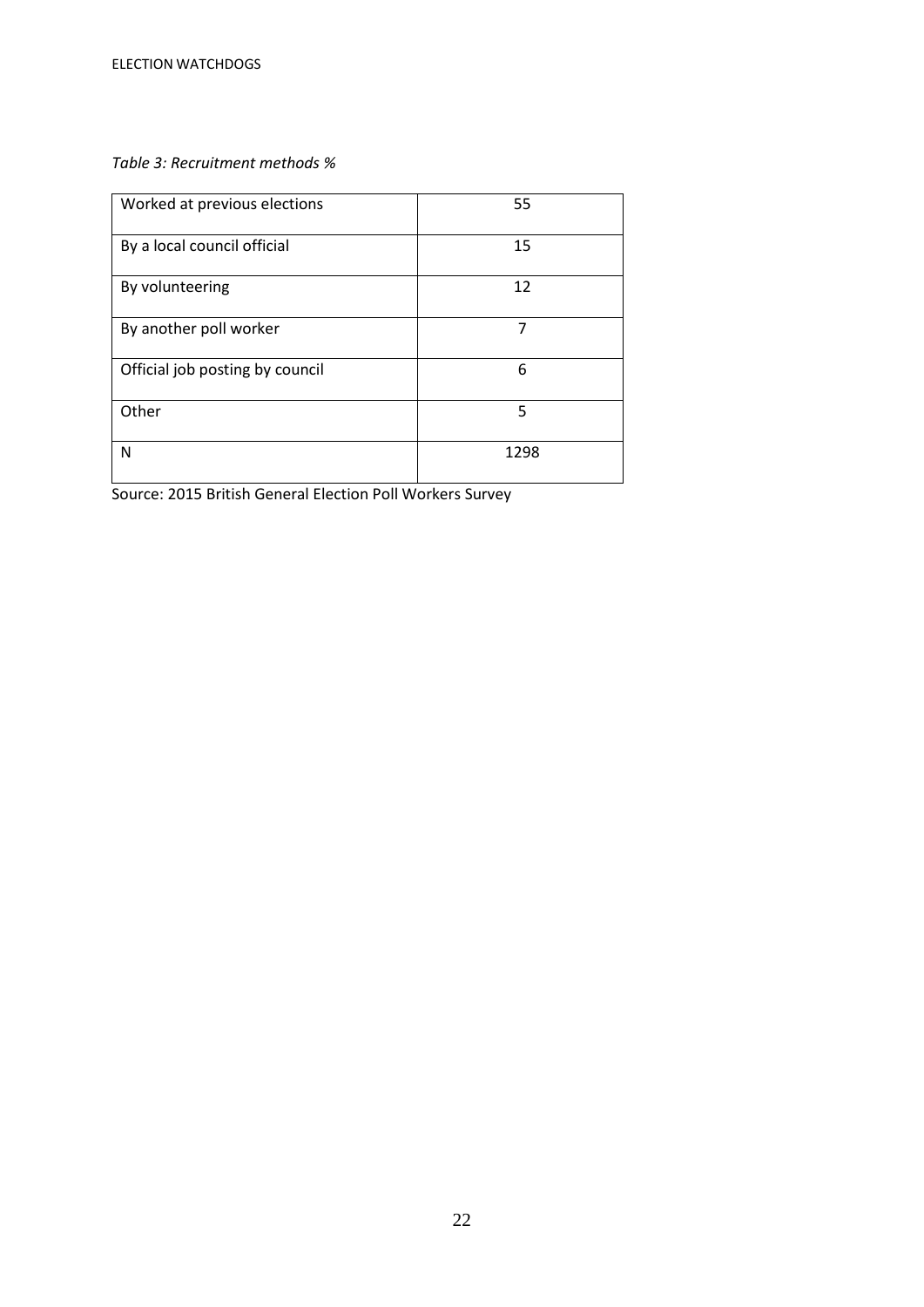|                             | Did not        | Poor           | Fair | Good           | Excellent      | $\mathsf{N}$ |
|-----------------------------|----------------|----------------|------|----------------|----------------|--------------|
|                             | receive        |                |      |                |                |              |
| from<br>Talk/presentation   | $\overline{3}$ | 3              | 12   | 52             | 30             | 1227         |
| senior election official    |                |                |      |                |                |              |
| Video/DVD                   | 81             | $\mathbf{1}$   | 3    | 11             | 3              | 1144         |
| Role-playing of scenarios   | 85             | $\mathbf{1}$   | 4    | $\overline{7}$ | 3              | 1129         |
| Q & A of possible scenarios | 29             | $\overline{2}$ | 17   | 38             | 14             | 1166         |
| On the day training by the  | 49             | $\mathbf{1}$   | 5    | 26             | 20             | 1019         |
| <b>Presiding Officer</b>    |                |                |      |                |                |              |
| Informal<br>telephone       | 78             | $\mathbf{1}$   | 3    | 11             | $\overline{7}$ | 1116         |
| conversation with election  |                |                |      |                |                |              |
| official                    |                |                |      |                |                |              |
| Booklets to read through    | $\mathbf{0}$   | $\mathbf{1}$   | 10   | 53             | 36             | 1215         |

## *Table 4: Forms of Poll Worker Training Methods %*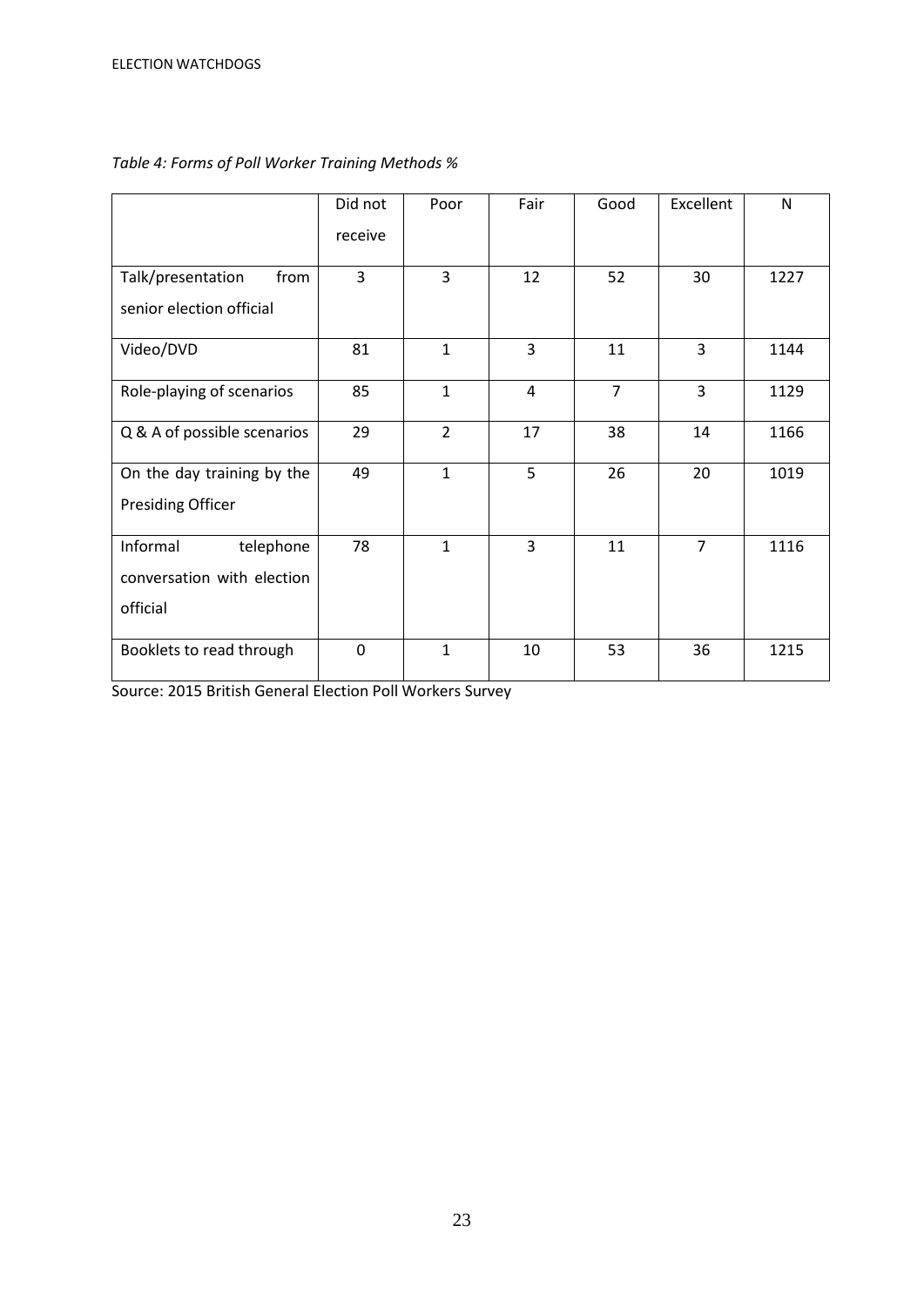# *Table 5: Electoral maladministration at the polls (%)*

|                          | Strongl        | <b>Disagre</b> | Neither        | Agree        | Strongl        | ${\sf N}$ |
|--------------------------|----------------|----------------|----------------|--------------|----------------|-----------|
|                          | y              | e              | agree          |              | y agree        |           |
|                          | <b>Disagre</b> |                | or             |              |                |           |
|                          | e              |                | disagre        |              |                |           |
|                          |                |                | e              |              |                |           |
| Problems setting up      | 64             | 28             | 3              | 4            | $\mathbf{1}$   | 1306      |
| polling station          |                |                |                |              |                |           |
| Problems closing polling | 64             | 31             | $\overline{3}$ | $\mathbf{1}$ | $\mathbf{1}$   | 1256      |
| station                  |                |                |                |              |                |           |
| Poll workers worked well | 3              | $\mathbf{1}$   | $\mathbf{1}$   | 26           | 70             | 1303      |
| together                 |                |                |                |              |                |           |
| Voting process went      | $\overline{3}$ | $\mathbf{1}$   | $\overline{2}$ | 37           | 57             | 1291      |
| smoothly at my polling   |                |                |                |              |                |           |
| station                  |                |                |                |              |                |           |
| Problems with queues     | 48             | 38             | 8              | 4.0          | $\overline{2}$ | 1295      |
| during the day           |                |                |                |              |                |           |
| Problems with queues     | 56             | 36             | 5              | $\mathbf{1}$ | $\overline{2}$ | 1276      |
| towards end of the day   |                |                |                |              |                |           |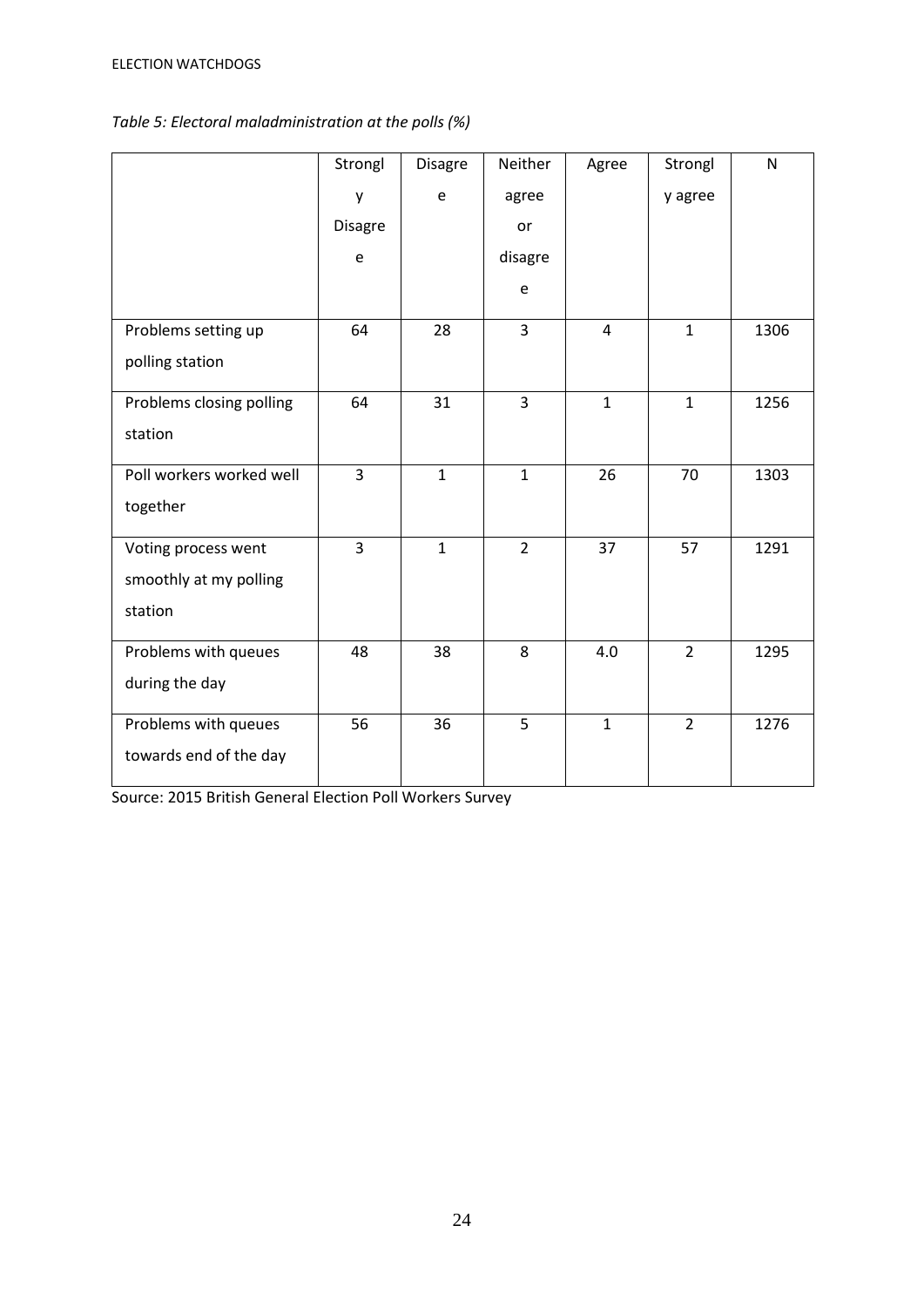|                      | Very           | Dissatisfie | Neither | Satisfied | Very           | $\mathsf{N}$ |
|----------------------|----------------|-------------|---------|-----------|----------------|--------------|
|                      | dissatisfie    | d           |         |           | satisfied      |              |
|                      | d              |             |         |           |                |              |
| <b>How British</b>   | $\overline{4}$ | 20          | 28      | 44        | 5              | 1286         |
| democracy works      |                |             |         |           |                |              |
| generally            |                |             |         |           |                |              |
| How electoral        | $\mathbf{1}$   | 4           | 12      | 61        | 22             | 1286         |
| process works on     |                |             |         |           |                |              |
| polling day          |                |             |         |           |                |              |
| Level of information | $\overline{3}$ | 15          | 27      | 48        | $\overline{7}$ | 1285         |
| about electoral      |                |             |         |           |                |              |
| process              |                |             |         |           |                |              |
| Changes to how       | $\overline{2}$ | 12          | 41      | 41        | 5              | 1275         |
| electoral process    |                |             |         |           |                |              |
| works                |                |             |         |           |                |              |

## *Table 6: Satisfaction with democractic process (%)*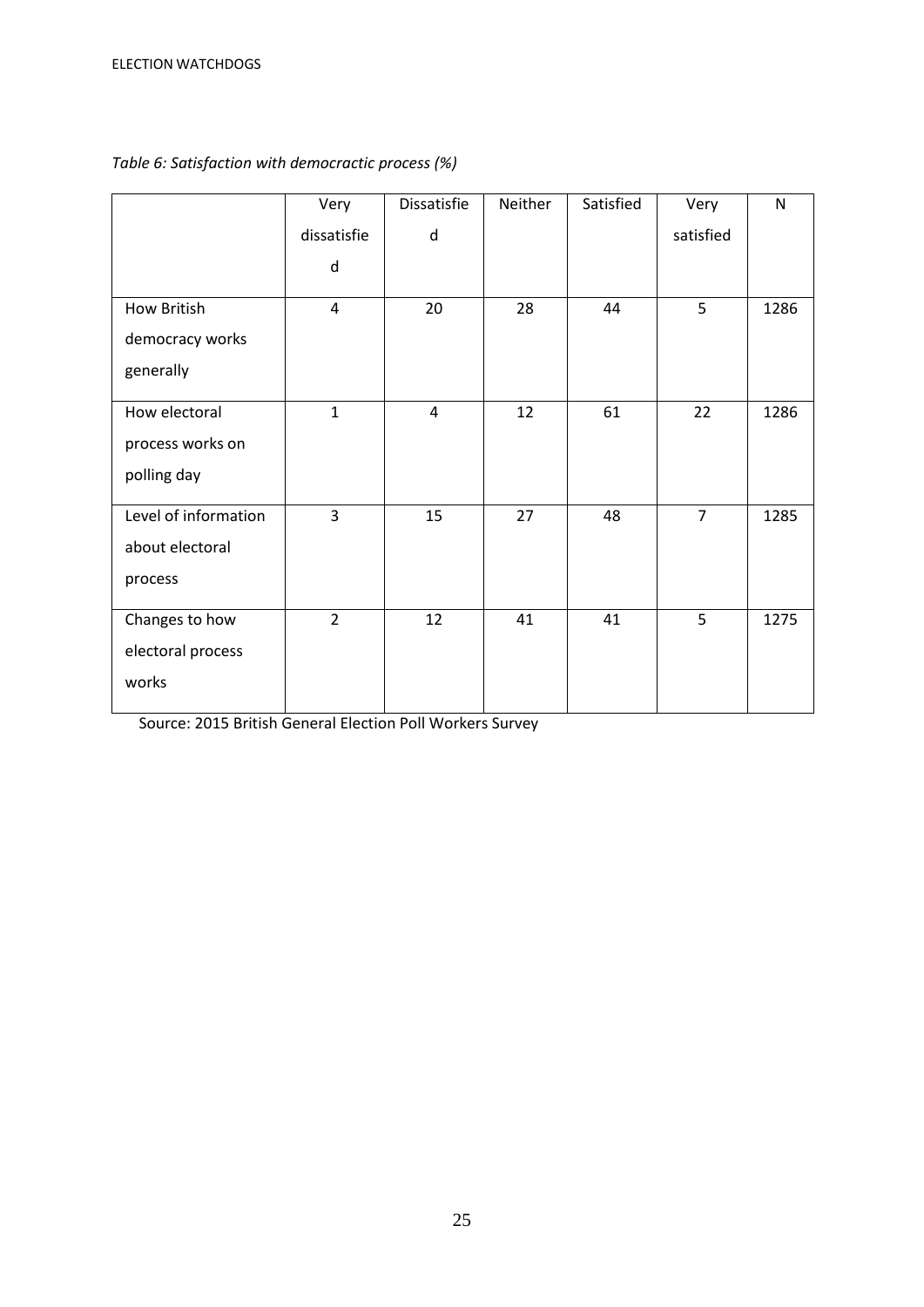#### **Bibliography**

- Ahlquist, John S., Kenneth R. Mayer, and Simon Jackman. 2014. "Alien abduction and voter impersonation in the 2012 US General Election: Evidence from a survey list experiment." *Election Law Journal* 13 (4):460-75.
- Alvarez, R. Michael, and Thad E. Hall. 2006. "Controlling Democracy: The Principal-Agent Problems in Election Administration." *Policy Studies Journal* 34 (4): 491-510.
- Alvarez, R. Michael, Lonna Rae Atkeson, and Thad E. Hall. 2007. "The New Mexico election administration report: The 2006 November general election." Last modified August 2007. http://www.saveourvotes.org/reports/2007/8-02nm-elections-caltech-mit.pdf.
- Alvarez, R. Michael, Lonna Rae Atkeson, and Thad E. Hall. 2012a. *Confirming Elections*. New York: Palgrave Macmillan.
- Alvarez, R. Michael, Lonna Rae Atkeson, and Thad E. Hall. 2012b. *Evaluating Elections: A Handbook of Methods and Standards*. New York: Cambridge University Press.
- Alvarez, R. Michael, Delia Bailey, and Jonathan N. Katz. 2008. "The Effect of Voter Identification Laws on Turnout." Social Science Working Paper 1267R, California Institute of Technology Social Science, [http://papers.ssrn.com/sol3/papers.cfm?abstract\\_id=1084598.](http://papers.ssrn.com/sol3/papers.cfm?abstract_id=1084598)
- Atkeson, Lonna Rae, Lisa Ann Bryant, Thad E. Hall, Kyle Saunders, and Michael Alvarez. 2010. "A new barrier to participation: Heterogeneous application of voter identification policies." *Electoral Studies* 29 (1): 66-73.
- Birch, Sarah. 2011. *Electoral Malpractice.* Oxford: Oxford University Press.
- Bryman, Alan. 2008. *Social Research Methods*. Oxford: Oxford University Press.
- Burden, Barty, and Jeffrey Milyo. 2015. "The Quantities and Qualities of Poll Workers." *Election Law Journal* 14 (1): 38-46.
- Claassen, Ryan L., David B. Magleby, J. Quin Monson, and Kelly D. Patterson. 2008. ""At Your Service" Voter Evaluations of Poll Worker Performance." *American Politics Research* 36 (4): 612-34.
- Clark, Alistair. 2014. "Investing in Electoral Management." In *Advancing Electoral Integrity*, edited by Pippa Norris, Richard Frank and Ferran Matinez I Coma. 165-188. New York: Oxford University Press.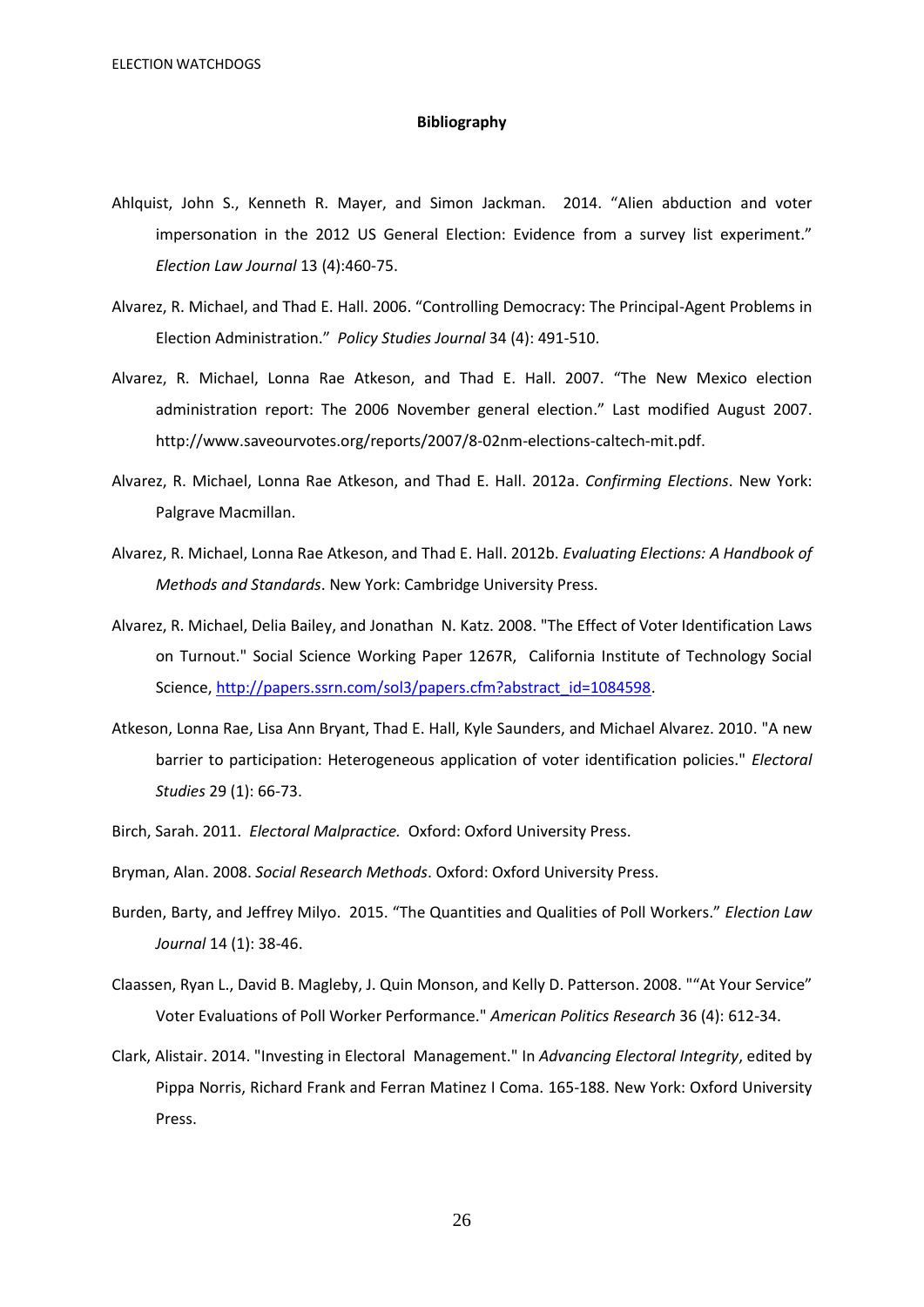- Clark, Alistair. 2015. "Public Administration and the Integrity of the Electoral Process in British Elections." *Public Administration* 93 (1):86-102.
- Clark, Alistair. 2016. "Identifying the Determinants of Electoral Integrity and Administration in Advanced Democracies: The Case of Britain", *European Political Science Review*. DOI: http://dx.doi.org/10.1017/S1755773916000060
- Christensen, Ray, and Thomas J. Schultz. 2014. "Identifying Election Fraud Using Orphan and Low Propensity Voters." *American Politics Research* 42 (2): 311-337.
- Coles, Kimberley A. 2004. "Election Day: the Construction of Democracy Through Technique." *Cultural Anthropology* 19(4):551-580.

Council of Europe. 2008. *Application to initiate a monitoring procedure to investigate*

*electoral fraud in the United Kingdom*. Strasbourg: Council of Europe.

Denver, David, and Gordon Hands. 1997. *Modern Constituency Electioneering: Local Campaigning in the 1992 General Election*, London: Cass.

Dunleavy, Patrick. 1991. *Democracy, Bureaucracy and Public Choice*. London: Longman.

- Durose, Catherine. 2009. "Front-line workers and local knowledge: Neighbourhood stories in contemporary UK local governance." *Public Administration* 87 (1):35-49.
- Electoral Commission. 2010. *Report on the Administration of the 2010 UK General Election*. London: Electoral Commission.
- Electoral Commission. 2014. *Electoral fraud in the UK: Final report and recommendations*. London: Electoral Commission.
- Electoral Commission. 2015a. *Handbook for polling station staff: Supporting a UK Parliamentary general election and local government elections in England*. London: Electoral Commission.
- Electoral Commission. 2015b. *UK Parliamentary general election and local government elections in England on 7 May 2015: guidance for (Acting) Returning Officers: Part B - Planning and organisation*. London: Electoral Commission.
- Electoral Commission. 2015c. *UK Parliamentary general election in Great Britain on 7 May 2015: Guidance for (Acting) Returning Officers. Part E – Verifying and counting the votes. London:* Electoral Commission.
- Fund, John. 2008. *Stealing Elections: How voter fraud threatens our democracy*. New York: Encounter Books.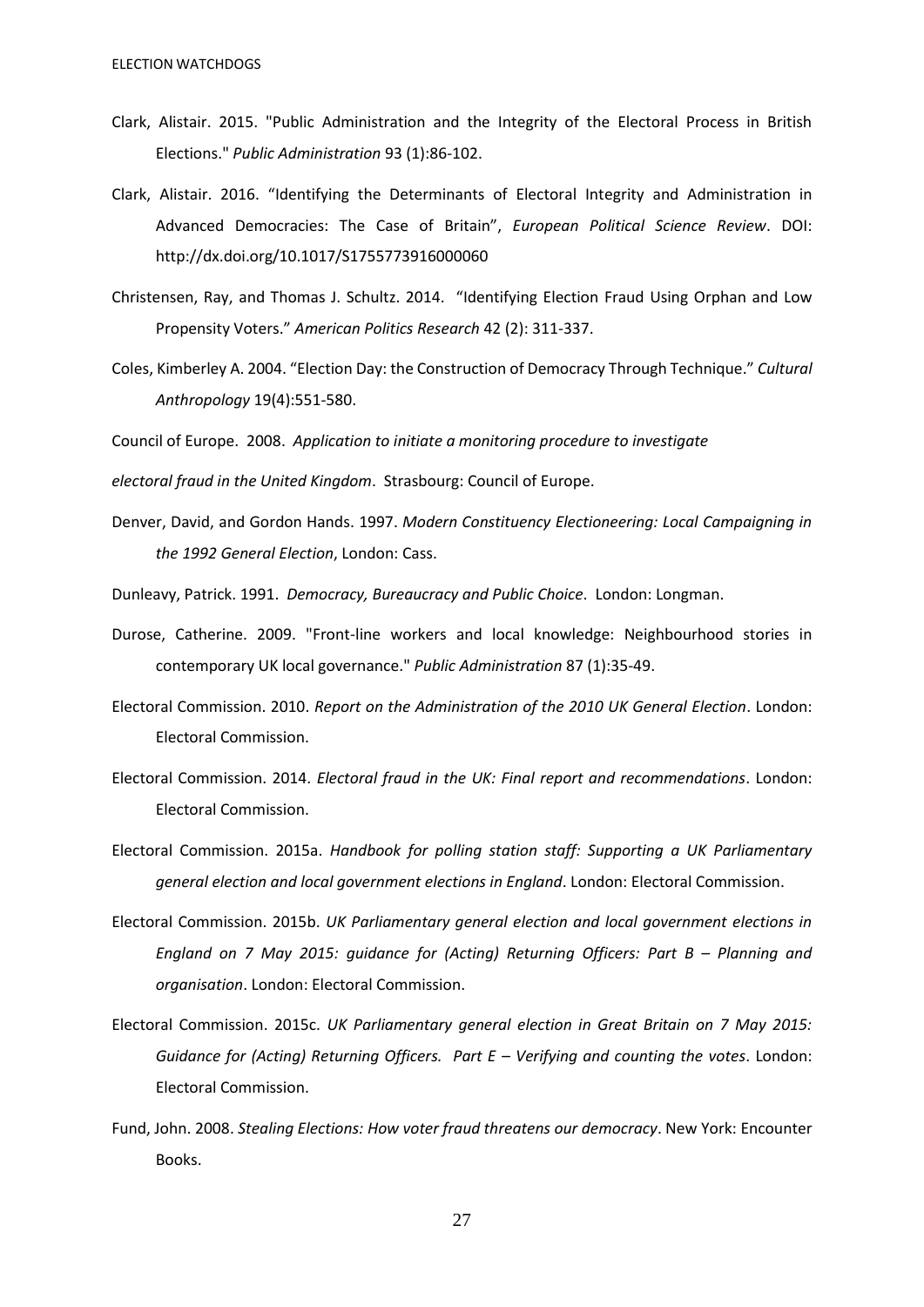Gerken, Heather. 2009. *The Democracy Index*. Princenton: Princeton University Press.

- Glaser, Bonnie E., Karin Mac Donald, Iris Hui, and Bruce E Cain. 2007. "Explaining Voting System Performance: Do Technology, Training, and Poll Worker Characteristics Matter". Paper presented at the Annual Meeting of the American Political Science Association, University of Berkley, California, August 30\_ September 2 2007.
- Golds, Peter. 2015. "Peter Golds: An urgently needed plan of action to stop electoral fraud." Accessed March 15 2016. [http://www.conservativehome.com/platform/2015/05/peter-golds-an](http://www.conservativehome.com/platform/2015/05/peter-golds-an-urgently-needed-plan-of-action-to-stop-electoral-fraud.html)[urgently-needed-plan-of-action-to-stop-electoral-fraud.html.](http://www.conservativehome.com/platform/2015/05/peter-golds-an-urgently-needed-plan-of-action-to-stop-electoral-fraud.html)
- Hall, Thad. E. 2013. "US Voter Registration Reform." *Electoral Studies* 32 (4):589-596.
- Hall, Thad. E., J. Quin Monson, and Kelly D. Patterson. 2007. ''PollWorkers and the Vitality of Democracy: An Early Assessment.'' *PS: Political Science & Politics* 40 (4): 647–.54.
- Hall, Thad E., J. Quin Monson, and Kelly D. Patterson. 2009. "The Human Dimension of Elections: How Poll Workers Shape Public Confidence in Elections." *Political Research Quarterly* 62(3):507-22.
- Howlett, Michael. 2009. "Policy analytical capacity and evidence-based policy-making: Lessons from Canada." *Canadian public administration 52* (2):153-175.
- James, Toby S. 2010. "Electoral Administration and Voter Turnout: Towards an International Public Policy Continuum." *Representation* 45 (4):369-89.
- James, Toby S. 2012. *Elite Statecraft and Election Administration: Bending the Rules of the Game*. Basingstoke: Palgrave Macmillan.
- James, Toby S. 2013. "Fixing failures of U.K. electoral management." *Electoral Studies* 32 (4):597-608.
- James, Toby S. 2014a. "Electoral Management in Britain." In *Advancing Electoral Integrity*, edited by Pippa Norris, Richard Frank and Ferran Matinez I Coma. 135-161. New York: Oxford University Press.
- James, Toby S. 2014b. "The Spill-over and Displacement Effects of Implementing Election Administration Reforms: Introducing Individual Electoral Registration in Britain." *Parliamentary Affairs* 67 (2):281-305.
- James, Toby S. 2015. "Assessing the Independence of Electoral Management Boards: a Policy Network Approach." Paper for the American Political Science Association Annual Meeting, San Francisco, August-September 2015.
- James, Toby S. 2016. "The effects of centralising electoral management board design." *Policy Studies*, DOI: 10.1080/01442872.2016.1213802.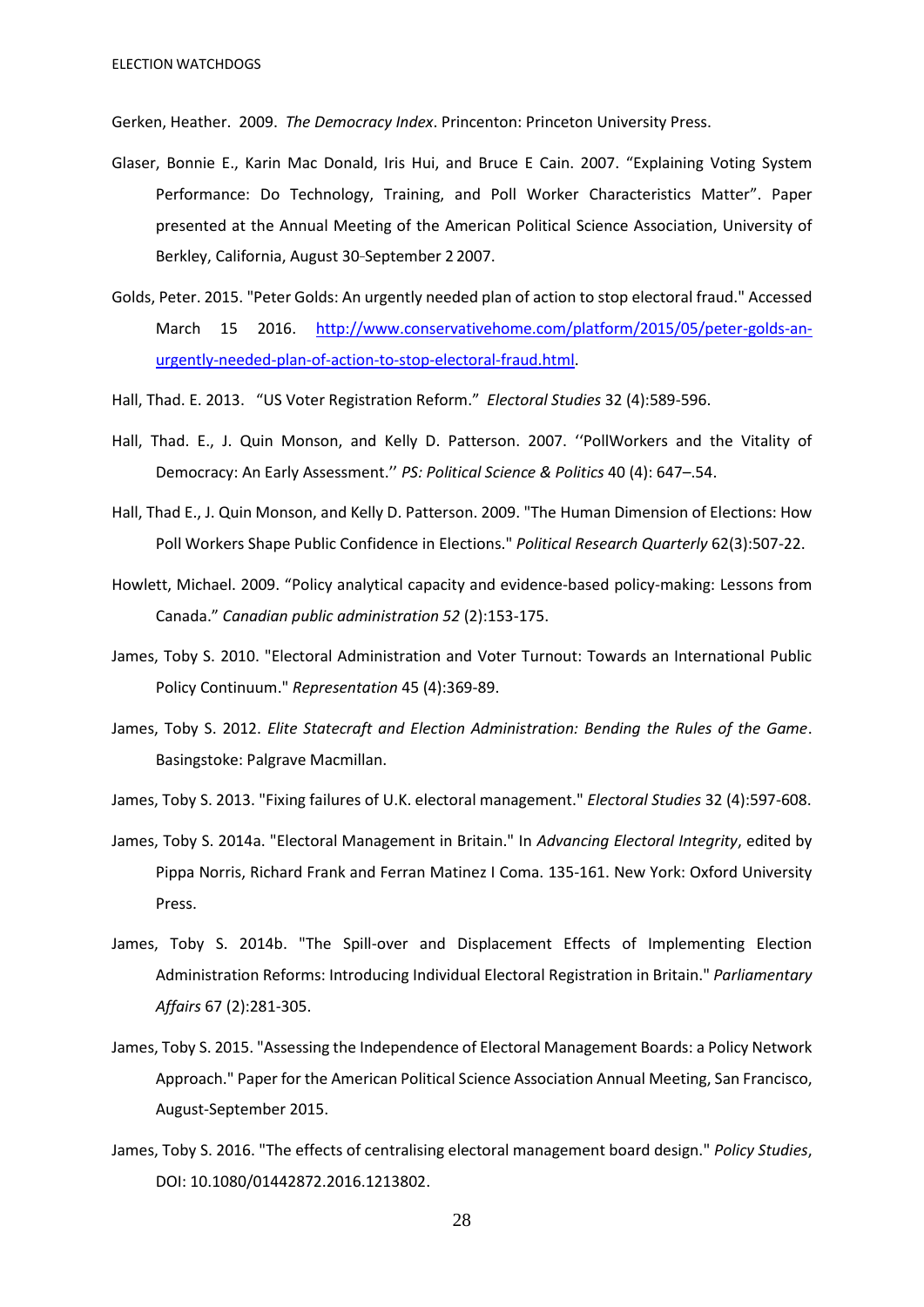- James, Toby S. Forthcoming. *Comparative Electoral Management: Performance, Networks and Instruments*. London and New York: Routledge.
- Kelley, Judith. 2012. *Monitoring Democracy: When International Election Observation Works and Why it Often Fails*. Princeton: Princeton University Press.
- Scottish Law Commission and Northern Ireland Law Commission. 2014. "Electoral Law: A Joint Consultation Paper." Accessed March 15 2016 [http://www.scotlawcom.gov.uk/files/9214/1812/9367/Joint\\_Consultation\\_Paper\\_on\\_Electora](http://www.scotlawcom.gov.uk/files/9214/1812/9367/Joint_Consultation_Paper_on_Electoral_Law.pdf) [l\\_Law.pdf](http://www.scotlawcom.gov.uk/files/9214/1812/9367/Joint_Consultation_Paper_on_Electoral_Law.pdf)
- Lehoucq, Fabrice. 2003. "Electoral Fraud: Causes, Types and Consequences." *Annual Review of Political Science* 6:233-56.
- Lehoucq, Fabrice, and Molina, Iván. 2002. *Stuffing The Ballot Box*. Cambridge: Cambridge University Press.
- Levitt, Justin. 2014. "A comprehensive investigation of voter impersonation finds 31 credible incidents out of one billion ballots cast." Last Modified August 2014. [https://www.washingtonpost.com/news/wonk/wp/2014/08/06/a-comprehensive](https://www.washingtonpost.com/news/wonk/wp/2014/08/06/a-comprehensive-investigation-of-voter-impersonation-finds-31-credible-incidents-out-of-one-billion-ballots-cast/)[investigation-of-voter-impersonation-finds-31-credible-incidents-out-of-one-billion-ballots](https://www.washingtonpost.com/news/wonk/wp/2014/08/06/a-comprehensive-investigation-of-voter-impersonation-finds-31-credible-incidents-out-of-one-billion-ballots-cast/)[cast/](https://www.washingtonpost.com/news/wonk/wp/2014/08/06/a-comprehensive-investigation-of-voter-impersonation-finds-31-credible-incidents-out-of-one-billion-ballots-cast/)

Lipsky, Michael. 1980. *Street Level Bureaucracy*. New York: Russell Sage Foundation.

- Mac Donald, Karin, and Bonnie Glaser. 2007. "From Locomotive to Bullet Train: Street-Level Implementation of E-Voting." Paper presented at the 2007 Annual Meeting of the Midwest Political Science Association, Chicago, Illinois, April 12-15 2007.
- Massicotte, Louis, André Blais, and Antoine Yoshinaka. 2004. *Establishing the Rules of the Game.* Toronto: University of Toronto Press.
- Mawrey, Richard. 2005. *Fraud at the Elections*. Nottingham: Spokesman Books.
- Mawrey, Richard. 2015. "Andrew Erlam v. Mohammed Luther Rahman." In *M/350/14*, High Court of Justice.
- Minnite, Lorraine C. 2010. *The Myth of Voter Fraud*. New York: Cornell University Press.
- Mockabee, Stephen T., J. Quin Monson, and Kelly D. Patterson. 2009. "Study of Poll Worker Training in Butler and Delaware Counties, Ohio for the March 4, 2008 presidential primary Election and in Bexar and Travis Counties, Texas for the November 4, 2008 General Election. Center for the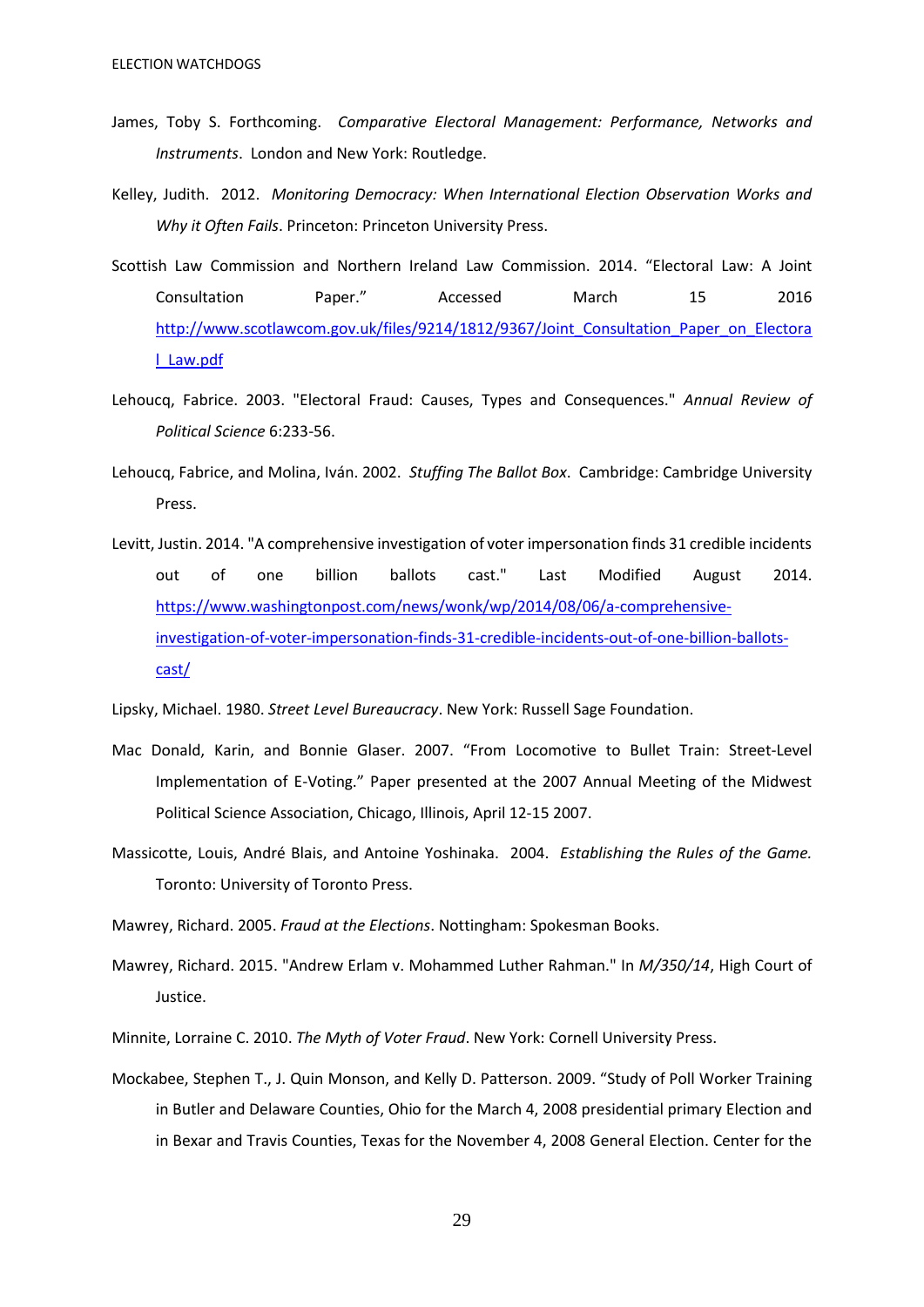Study of Elections and Democracy." Accesed 15 March 2016 [https://csed.byu.edu/Documents/2009%20Online%20Training%20Report.pdf.](https://csed.byu.edu/Documents/2009%20Online%20Training%20Report.pdf)

Norris, Pippa. 2015a. *Why Elections Fail*. New York: Cambridge University Press.

- Norris, Pippa. 2015b. "What works? Evaluating electoral assistance." Introductory paper for the Electoral Integrity Project pre-APSA workshop on "What Works: Strengthening electoral integrity", San Francisco, California 2 September 2015.
- Norris, Pippa, Ferran Martinez i Coma, and Max Grömping. 2015. *The Year in Elections 2014*. Sydney: The Electoral Integrity Project.
- Parsons, Wayne. 2002. "From muddling through to muddling up-evidence based policy making and the modernisation of British Government". *Public policy and administration* 17 (3):43-60.

Pawson, Ray. 2005. *Evidence-Based Policy: A Realist Perspective*. London: Sage.

- Piven, Frances Fox, Lorraine C. Minnite, and Margaret Groarke. 2009. *Keeping Down the Black Vote*. London: The New Press.
- Pressman, Jeffrey L., and Aaron Wildavsky. 1973. *Implementation*. Berkeley: University of California Press.
- Rosenblatt, Gemma, Phil Thompson, and Davide Tiberti. 2012. "The Quality of the Electoral Registers in Great Britain and the Future of Electoral Registration." *Parliamentary Affairs* 65 (4):861-76.
- Rudgard, Olivia. 2015. "Voters warned they could be jailed if they take selfies in polling stations." *The Telegraph*, May 6.
- Sabatier, Paul A. 1986. "Top-Down and Bottom-Up Approaches to Implementation Research: a Critical Analysis and Suggested Synthesis." *Journal of Public Policy* 6 (01):21-48.
- Sanderson, Ian. 2002. "Evaluation, Policy Learning and Evidence-based Policy Learning." *Public Administration* 80 (1): 1-22.

Schedler, Andreas. 2002. "The Menu of Manupulation." *The Journal of Democracy* 13 (2):36-50.

- Senecal, Jeanette. 2007. "Election Day Front Line: Poll Workers."Last Accesed 15 March 2016. [http://library.lwv.org/sites/default/files/2007\\_06\\_ElectionDay.pdf](http://library.lwv.org/sites/default/files/2007_06_ElectionDay.pdf)
- Sobolewska, Maria, Stuart Wilks-Heeg, Eleanor Hill, and Magna Borkowska. 2015. *Understanding electoral fraud vulnerability in Pakistani and Bangladeshi origin communities in England.*  Manchester: Centre on Dynamics of Ethnicity.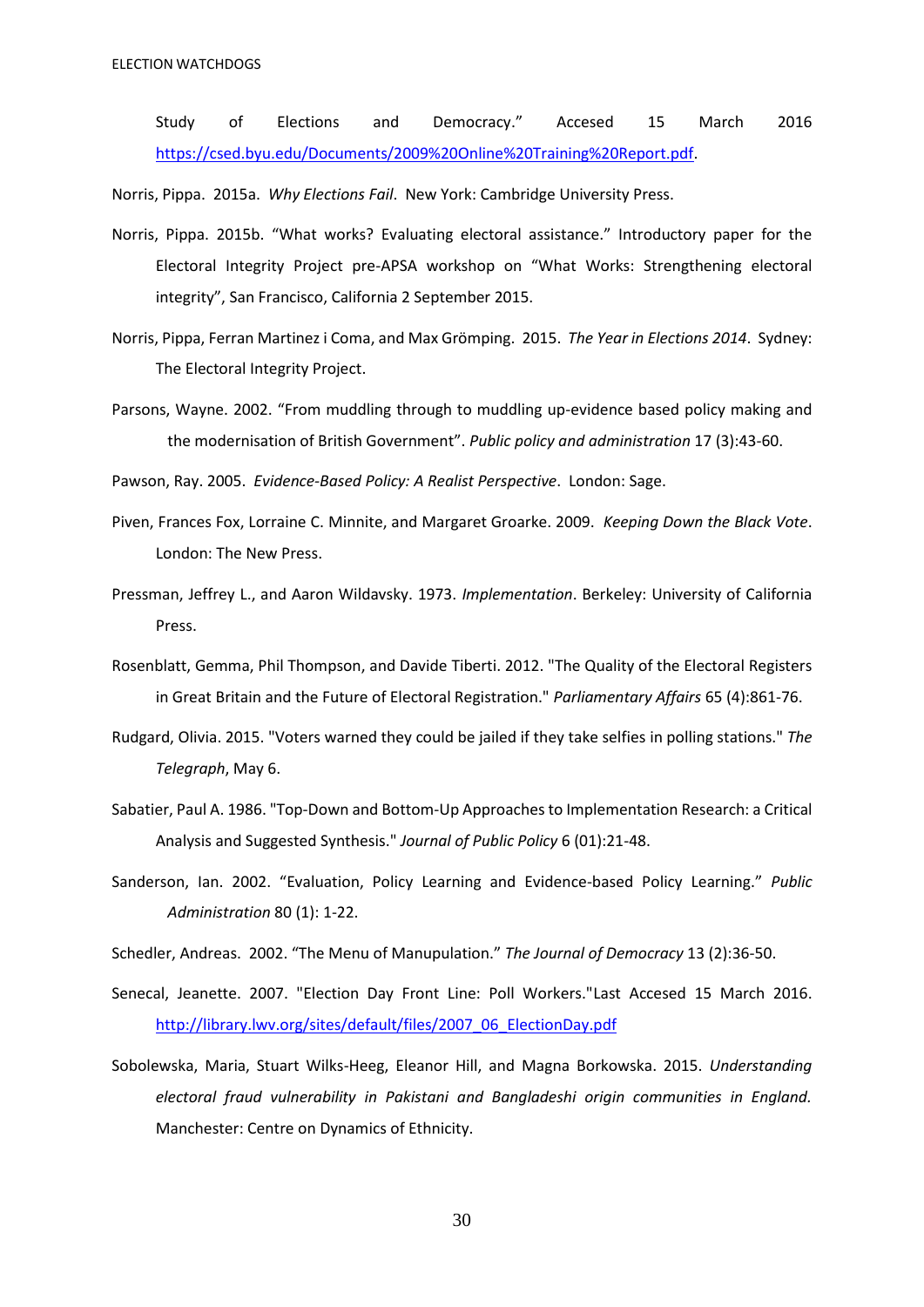- Turnpenny, John, Claudio M. Radaelli, Andrew Jordan, and Klaus Jacob. 2009. "The policy and politics of policy appraisal: emerging trends and new directions." *Journal of European Public Policy* 16 (4):640-653.
- Wang, Tova. A. 2012. *The Politics of Voter Supression: Defending and Expanding Americans' Right to Vote*. Ithaca: Cornell University Press.
- White, Ariel R., Noah L. Nathan, & Julie K. Faller. 2015. "What Do I Need to Vote? Bureaucratic Discretion & Discrimination by Local Election Officials." *American Political Science Review* 109 (1): 129-142.
- Wilks-Heeg, Stuart. 2008. *Purity of Elections in the UK: Causes for Concern*. York: Joseph Rowntree Trust.
- Wright, Bradley. E., Robert K. Christensen, and Kimberly Roussin Isett. 2013. "Motivated to adapt? The role of public service motivation as employees face organizational change." *Public Administration Review* 73 (5):738-747.
- Wolfinger, Raymond E., and Steven J. Rosenstone. 1980. *Who Votes?.* New Haven: Yale University Press.
- Yanow, Dvora. 2004. "Translating Local Knowledge at Organisational Peripheries." *British Journal of Management* 15 (1):9-25.